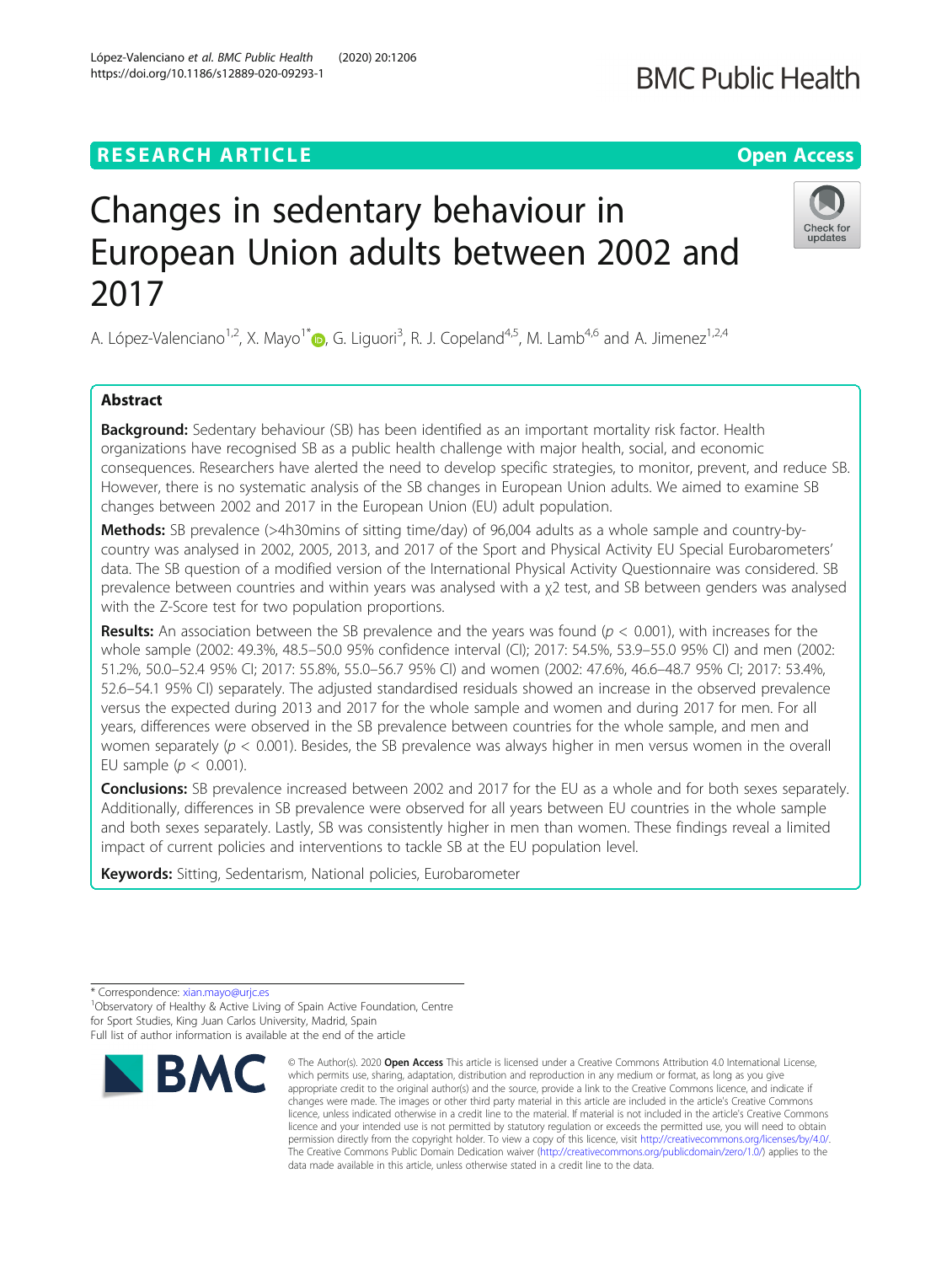# Background

Sedentary behaviour (SB) is defined as any waking behaviour characterised by an energy expenditure  $\leq 1.5$ metabolic equivalents (METs), while in a sitting, reclining, or lying posture [[1\]](#page-8-0). SB has increased in the industrialised countries in the last decades, with the average adult spending more than half of the day in a SB [\[2](#page-8-0)]. This negative lifestyle change presents a major risk factor in the development of many chronic diseases such as obesity, type 2 diabetes, hypertension, cancers, and even premature death  $[2-5]$  $[2-5]$  $[2-5]$  $[2-5]$ . In this regard, SB is one of the most important causes of death in developed countries [[6\]](#page-8-0). In European countries, the proportion of deaths attributable to sitting time, a general proxy for SB, is 4.4%, or more than 230,000 deaths/year [\[7](#page-8-0)]. Considering this, SB has come to be a major health threat in modern society [[8\]](#page-8-0), and awareness of the health and economic burden of SB to policymakers is, therefore, paramount. Men are more frequently sedentary than women  $[9-11]$  $[9-11]$  $[9-11]$  $[9-11]$  $[9-11]$ , and independently of the physical activity (PA) performed, SB has negative consequences when sustained for long uninterrupted periods of time [[2,](#page-8-0) [12](#page-8-0)–[14](#page-8-0)].

The promotion of PA has received substantial and increasing attention globally, with myriad recommendations and plans in circulation [[15](#page-8-0)–[17\]](#page-9-0). By comparison, SB has received limited attention [\[18\]](#page-9-0). Previous studies showed that complying with the global recommendations of PA was insufficient to eliminate the increased risk of premature death as a consequence of a high SB (e.g., number of sitting hours) [\[3,](#page-8-0) [19\]](#page-9-0), unless the PA occurs at a considerable volume  $[3, 19]$  $[3, 19]$  $[3, 19]$  $[3, 19]$ , which is difficult to achieve for most of the population. Moreover, Patterson et al. [\[5](#page-8-0)] report that the risk of chronic disease associated with SB is not reduced regardless of meeting the recommended PA guidelines. As a consequence, a separate, but equally important focus is required on interventions that help reduce or break-up SB and on public health policy to drive change in SB at a population level [[19](#page-9-0)].

Given the scale of the problem, the World Health Organization (WHO) released a report in 2002, in which it requested countries to develop population-level health promotion strategies to reduce high levels of physical inactivity and sedentary lifestyle. However, there was only a recommendation addressing SB and no specific targets, strategies, or key performance indicators [\[20](#page-9-0)].

Since 2002, systematic surveys have been administered to the European Union (EU) member states to monitor SB prevalence with self-report data gathered from the International Questionnaire of Physical Activity (IPAQ) short form. Several studies have analysed SB in these Eurobarometers in a particular year (e.g., 2002 [\[21](#page-9-0)], 2005 [[9\]](#page-8-0), and 2013 [[10,](#page-8-0) [22\]](#page-9-0)), or as trend data between years [[23](#page-9-0), [24](#page-9-0)]. Milton et al., [[24\]](#page-9-0) suggested that SB decreased across the EU from 2002 to 2013, while Jelsma et al. (2019) reported that SB was relatively stable over a 15-year period. However, the implication of this time trend analysis was limited by a change in the sitting question included in the Eurobarometer survey between 2005 and 2013 [\[23](#page-9-0), [24](#page-9-0)]. Each of these studies used the same criteria to determine SB (i.e., >7h30mins), which is typically considered a 'high' amount of SB. Therefore, individuals with middle amounts of daily SB (4h31min-7h30mins) were not included. Milton et al. (2015) data showed that merging these two groups increased SB from 51.9% in 2002 to 53% in 2013 [[24\]](#page-9-0). From a public health perspective, it is essential to consider individuals already exceeding 4h30min per day as that is the accepted cut-point resulting in an increased risk of having cardiovascular diseases [[25](#page-9-0)–[27](#page-9-0)] or suffering cardiovascular disease mortality events [[28\]](#page-9-0).

With this in mind, is paramount to understand the importance of trends in SB across the EU during the last 15 years, including those who exceed 4h30min/day. Furthermore, data is required to determine the plausible impact of policy development on SB behaviour between those years [\[29,](#page-9-0) [30](#page-9-0)]. This is especially relevant since, through the WHO's Global Action Plans, it is continued to emphasise the need for strengthening the systems required to implement effective and coordinated actions aiming to reduce SB [\[16,](#page-8-0) [17](#page-9-0)]. A global understanding of SB trends would inform new and update existing policy and position statements in alignment with the recom-mendations in the global action plan [\[16,](#page-8-0) [17\]](#page-9-0).

The primary aim of this study was to identify changes in SB between 2002 and 2017 in EU adults, analysing four separate Sport and Physical Activity Eurobarometer's data. For this, we analysed the SB prevalence (>4h30mins of sitting time/day), considering the between-country differences for all years and the changes within-country between years for the total sample and split by gender. The likely changes were compared against the EU countries' plans to prevent or reduce SB.

# **Methods**

#### Data source

The European Commission conducts public opinion surveys simultaneously on all EU state members to inquire about the levels of PA, sports participation, and SB among its citizens. These surveys were conducted in 2002, 2005, 2013, and 2017 through the Sport and Physical Activity and Health and Food Special Eurobarometer's.

For this study, data were obtained from the adult European population (18–99 years old) of four successive Eurobarometer surveys; December 2002 (Special Eurobarometer 183.6;  $n = 15,363$ ), December 2005 (Special Eurobarometer 246;  $n = 26,413$ ), December 2013 (Special Eurobarometer 412;  $n = 26,988$ , and December 2017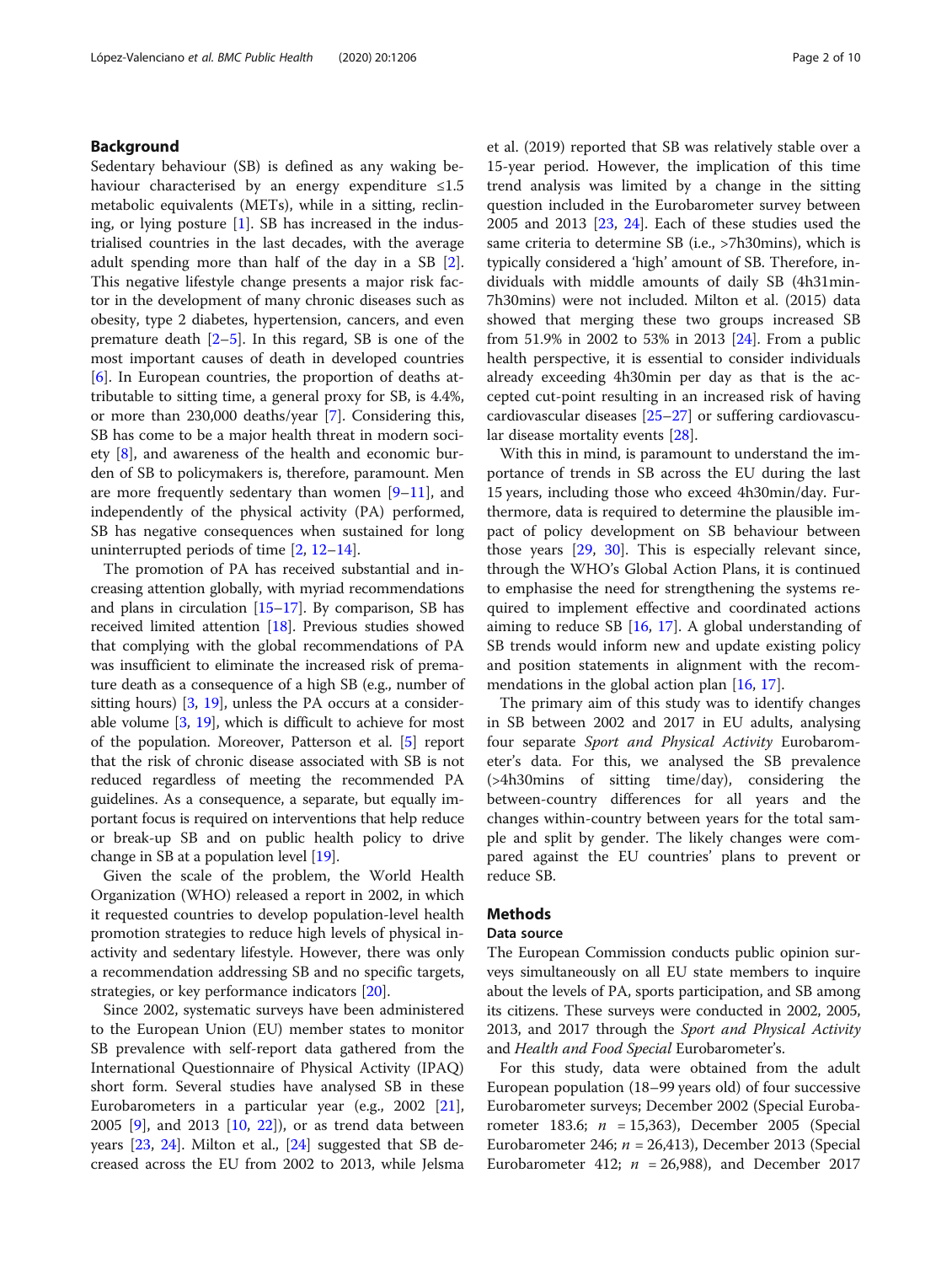(Special Eurobarometer 472;  $n = 27,240$ ), with a final sample of  $n = 96,004$  (42,546 men and 53,458 women) from the 28 European Union member countries (Austria, Belgium, Bulgaria, Czech Republic, Croatia, Cyprus Republic, Denmark, Estonia, Finland, France, Germany [combined West and East Deutschland], Great Britain, Greece, Hungary, Ireland, Italy, Latvia, Lithuania, Luxembourg, Malta, Netherlands, Poland, Portugal, Romania, Slovakia, Slovenia, Spain, and Sweden). Data from Northern Cyprus and Turkey were not analysed because they do not belong to the EU member countries. Northern Ireland was also not considered due to its unique characteristics.

Eurobarometers use a multi-stage sampling design where primary sampling units are selected from each of the administrative regions in every country. The primary sampling unit's selection is proportional to the population size of every country, from sampling frames stratified by the degree of urbanization. In this regard, gender, age, region, and the size of the locality were introduced in the iteration procedure. All interviews are conducted face-to-face in people's homes in their national language [[31,](#page-9-0) [32\]](#page-9-0).

### Measures

The IPAQ is a valid and reliable questionnaire to obtain data on SB [[33\]](#page-9-0). In addition to light, moderate, and vigorous PA, the IPAQ short-form records the total time sitting on an average day as a proxy for SB (i.e., How much time do you spend sitting on a usual day? This may include time spent at a desk, visiting friends, studying or watching television?). In the 2002 and 2005 surveys, EU citizens were asked to estimate their usual weekday sitting time using an open-ended response scale. For the 2013 and 2017 surveys, EU citizens were given a choice of 11 categorical response options, ranging from  $\leq 60$  mins' to  $\geq 8h30$  mins'. For this study, to establish a standard measure of SB prevalence in the EU adult population, a cut-off point of 4 h and 30 min was used to define SB (i.e., from '>4h30mins' to '> 8h30mins'), as these values show a higher risk of death due to cardiovascular diseases [\[3](#page-8-0), [28](#page-9-0)]. Furthermore, the close answers in 2013 and 2017 in Eurobarometers did not allow for calculating time spent in SB in relation to other epidemiologic studies, so levels of SB were adapted to these particular categories (i.e., '>4h30mins' and beyond), as Milton et al. (2015) [\[24\]](#page-9-0). Individuals answering 'don't know' were included in the analysis.

# Statistical analysis

Descriptive statistics presented as a proportion (%) with the 95% confidence interval (95% CI) were calculated for the SB variable. The SB prevalence within EU countries, for the entire sample and separately for gender and age group (18–24, 25–34, 35–44, 45–54, 55–64, and 65 years and older) were analysed with a χ2 test for 2002, 2005, 2013, and 2017. Additionally, the χ2 test was implemented for comparing behaviour (SB, no-SB, or 'don't know') and years (2002, 2005, 2013, and 2017) along with the analysis of the adjusted standardised residuals. Furthermore, the within-country and within-year differences by gender in SB were analysed using a Z-Score for two population proportions. A priori alpha level was set at 0.05. Z-score analyses were performed with Microsoft Excel version 1709 (Microsoft Corporation; Redmond, Washington, United States of America). Remaining analyses were performed using the Statistical Package for Social Sciences (version 22.0, SPSS Inc., Chicago, IL, USA).

# Results

Significant differences in the prevalence of SB between countries for the entire country sample were observed in 2002 ( $n = 15,363$ ;  $\chi^2 = 791.963$ ; DF = 28;  $p < 0.001$ ), 2005  $(n = 26,413; \chi^2 = 1990,145; DF = 54; p < 0.001), 2013$  $(n = 26,988; \chi^2 = 1744,015; \mathrm{DF} = 52; p < 0.001)$  and 2017  $(n = 27,240; \chi^2 = 1488,979; \text{DF} = 52; p < 0.001)$ . Similarly, significant differences between countries were also observed for men in 2002 ( $n = 7082$ ;  $\chi^2 = 381,420$ ; DF = 28;  $p \le 0.001$ ), 2005 ( $n = 11,286$ ;  $\chi^2 = 1111,757$ ; DF = 54;  $p < 0.001$ ), 2013 ( $n = 12,063$ ;  $\chi^2 = 828,192$ ; DF = 52;  $p <$ 0.001) and 2017 ( $n = 12,115$ ;  $\chi^2 = 777,311$ ; DF = 52;  $p <$ 0.001); and women in 2002 ( $n = 8281$ ;  $\chi^2 = 441,942$ ; DF = 28;  $p < 0.001$ ), 2005 ( $n = 15,127$ ;  $\chi^2 = 1057,698$ ; DF = 54;  $p < 0.001$ ), 2013 ( $n = 14,925$ ;  $\chi^2 = 1005,487$ ; DF = 52;  $p < 0.001$ ) and 2017 ( $n = 15,125$ ;  $\chi^2 = 79,778$ ; DF = 52;  $p < 0.001$ ). Descriptive characteristics of the sample can be found in Table [1.](#page-3-0)

An association between the prevalence of SB and the years were found for the whole sample ( $n = 96,004$ ;  $\chi^2 =$ 727,982; DF = 6;  $p < 0.001$ ). These associations were also found for men (*n* = 42,546;  $\chi^2$  = 307,233; DF = 6; *p* < 0.001) and women ( $n = 53,458$ ;  $\chi^2 = 423,673$ ; DF = 6;  $p < 0.001$ ) separately. As is reflected in Fig. [1,](#page-3-0) over the 15 year-period in the EU member countries, the adjusted standardized residuals showed an increase in the prevalence observed versus the expected during 2013 and 2017 for the whole sample (adjusted standardized residuals = 2.9 and 13.1) and women (adjusted standardized residuals = 3.1 and 9.8), but only during 2017 for men (adjusted standardized residuals  $= 8.7$ ). This trend was similar for each of the age groups analysed. Significant differences in the prevalence of SB between age groups for 2002 ( $\chi^2$  = 179,189; DF = 10;  $p < 0.001$ ), 2005 ( $\chi^2$  = 289,434; DF = 10;  $p < 0.001$ ), 2013 ( $\chi^2$  = 184,806; DF = 10;  $p < 0.001$ ) and 2017 ( $\chi^2 = 161,136$ ; DF = 10;  $p <$ 0.001) were observed. The SB prevalence for 18–24 and 65 years and older age groups was higher than the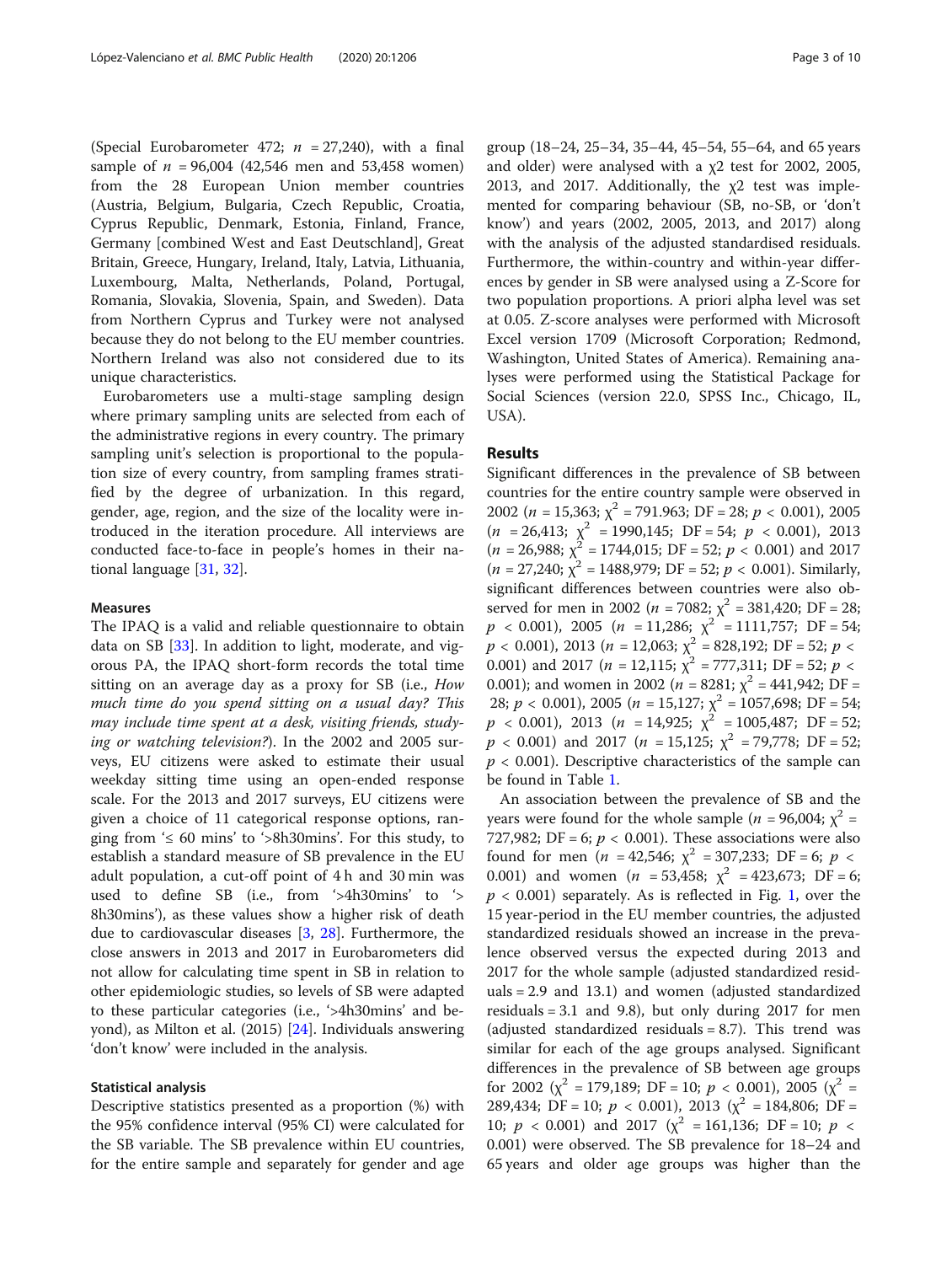| Sample       | .<br>Jverall |             | 2002   |             | 2005   |             | 2013   |             | 2017   |             |
|--------------|--------------|-------------|--------|-------------|--------|-------------|--------|-------------|--------|-------------|
|              | N            | Age         |        | Age         |        | Age         |        | Aqe         |        | Age         |
| <b>Total</b> | 96,004       | $50 \pm 18$ | 15,363 | $46 \pm 18$ | 26,413 | $48 \pm 18$ | 26,988 | $50 \pm 18$ | 27.240 | $52 \pm 18$ |
| Men          | 42.546       | $50 \pm 18$ | 7082   | $46 \pm 17$ | 1.286  | $46 \pm 18$ | 12.063 | $50 \pm 18$ | 12.115 | $52 \pm 18$ |
| Women        | 53,458       | $50 \pm 18$ | 8281   | $46 \pm 18$ | 15.127 | $49 \pm 18$ | 14.925 | $50 \pm 17$ | 15.125 | $52 \pm 18$ |

<span id="page-3-0"></span>Table 1 Descriptive characteristics of the sample

expected for all years. Likewise, there were significant differences within age group between years ( $p < 0.001$ ) (Table [2\)](#page-4-0). However, SB prevalence was higher than the expected only for 2013 and 2017 in 35–44 age group, and 2017 in 45–54, 55–64 and 65 years and older age groups.

In 2004, the number of EU countries increased from 15 to 28. Therefore, an additional analysis was performed only considering the first 15 countries. For this group of countries, an association between SB prevalence and the years were found for the whole sample  $(n = 60,325; y2 = 661,052; DF = 6; p < 0.001)$ . The analysis of the residuals showed an increase in the prevalence of SB observed versus the expected during 2013 and 2017 (adjusted standardised residuals = 4.5 and 12.3). These differences were also found for men ( $n =$ 28,060;  $\chi$ 2 = 333,673; DF = 6;  $p < 0.001$ ) and women  $(n = 32,265; \text{ y2} = 329,483; \text{ DF} = 6; p < 0.001)$  separately. An increase was also reported in the prevalence of SB observed versus the expected during 2013 and 2017 for men (adjusted standardised residuals = 3.2 and 8.2) and women (adjusted standardised residuals = 3.1 and 9.0).

All the countries showed changes in SB prevalence between years (Table [2\)](#page-4-0), with most of them showing an observed higher prevalence in 2017 than the expected (i.e., Austria, Belgium, Bulgaria, Estonia, France,



Germany, Great Britain, Greece, Hungary, Italy, Ireland, Lithuania, Malta, Portugal, Romania, Slovakia, Slovenia, Sweden, and The Netherlands). Only Finland showed fewer observed cases than the expected for 2017.

While considering the subsamples of men and women separately for every country, and as can be observed in Table [3,](#page-5-0) similar patterns are generally reported. Differences between years were observed for most of the countries except for men in Croatia. The SB prevalence observed in 2017 was higher than the expected for men in Austria, Germany, Great Britain, Hungary, Ireland, Lithuania, Portugal, Romania, Slovakia, Sweden, and The Netherland. For women, the increase in the cases reported versus the expected was observed for Belgium, Bulgaria, France, Greece, Hungary, Italy, Ireland, Malta, Portugal, Romania, Slovenia, Sweden, and The Netherland.

When analysing gender differences (Table [3](#page-5-0)), SB prevalence in the overall EU sample was significantly higher in men compared to women for the whole sample. Almost all countries displayed greater SB prevalence in men in comparison with women over the years, with the following exceptions showing higher levels of SB prevalence in women in 2002 (Germany, Denmark, Ireland, and Spain), 2005 (Austria, Bulgaria, Estonia, Greece, Hungary, Latvia, Lithuania, Poland, and Slovakia), 2013 (Austria, Bulgaria, Estonia, Hungary, Latvia, Lithuania, Poland, Romania, and Sweden), and 2017 (Belgium, Bulgaria, Czech Republic, Estonia, Greece, Hungary, Italy, Latvia, Lithuania, Slovenia, and Sweden). Only five countries have shown a greater SB prevalence in women versus men for all the years (Bulgaria, Estonia, Hungary, Latvia, and Lithuania).

#### **Discussion**

The main findings were that (a) there was a recurrent difference between countries for all years, indicating that there is a dissimilar capability to prevent or reduce the prevalence of SB across the EU; (b), there was an increase in SB prevalence in the European adults from 2005 to 2017 considering the whole sample and men and women separately; and (c) there was a generally higher prevalence of SB in men than women, with a similar descriptive trend from 2005 to 2017.

Previous studies have reported that SB was rather stable over the 15-year period [\[23](#page-9-0)], or even declined based on 2002, 2005, and 2013 Eurobarometer data [\[24](#page-9-0)].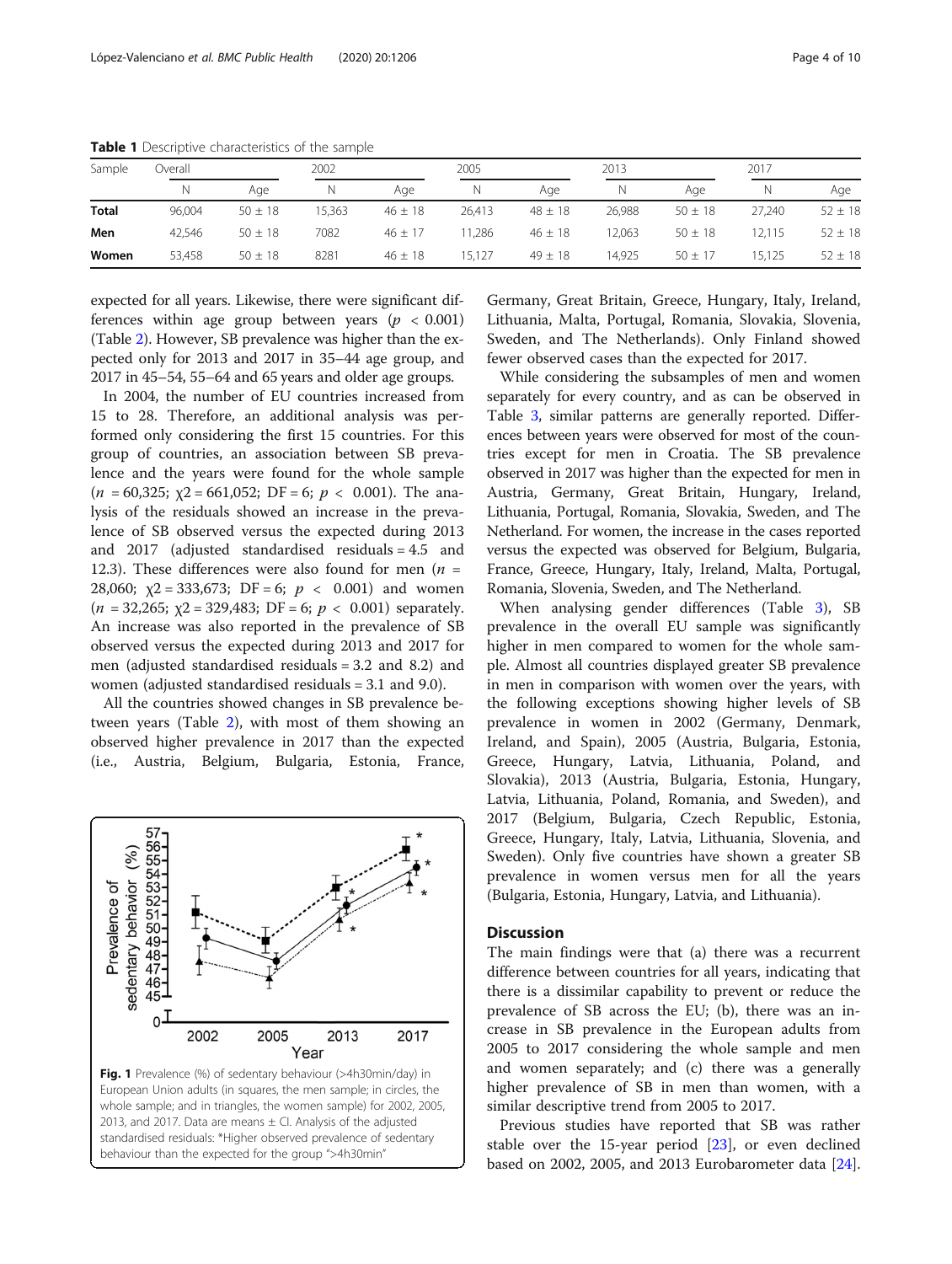<span id="page-4-0"></span>

|  |  |  | Table 2 Prevalence (%) of sedentary behaviour (>4h30min/day) in European Union (EU) countries adults between 2002 and 2017 |
|--|--|--|----------------------------------------------------------------------------------------------------------------------------|
|--|--|--|----------------------------------------------------------------------------------------------------------------------------|

| Sample                            | 2002         |        |                         | 2005                     |          |                          | 2013         |        |                          | 2017         |        |               | 2002-2017 |                  |
|-----------------------------------|--------------|--------|-------------------------|--------------------------|----------|--------------------------|--------------|--------|--------------------------|--------------|--------|---------------|-----------|------------------|
|                                   | Sample       | SB (%) | 95% CI                  | Sample                   | SB (%)   | 95% CI                   | Sample       | SB (%) | 95% CI                   | Sample       | SB (%) | 95% CI        | $x^2$     | $p$ -value       |
| $EU^{c,d}$                        | $n = 15,363$ | 49.3   | 48.4-50.1               | $n = 26,413$             | 47.7     | $47.1 - 48.3$            | $n = 26,988$ | 51.6   | $51.0 - 52.2$            | $n = 27,240$ | 54.3   | 53.7-54.9     | 683,096   | < 0.001          |
| Age Group                         |              |        |                         |                          |          |                          |              |        |                          |              |        |               |           |                  |
| $18 - 24$                         | $n = 1841$   | 57.3   |                         | $55.0 - 59.7$ $n = 2642$ | 60.1     | $58.2 - 62.0$ $n = 2238$ |              | 57.5   | $55.5 - 59.6$ $n = 1842$ |              | 58.0   | $55.5 - 60.2$ | 53,100    | < 0.001          |
| $25 - 34$ <sup>d</sup>            | $n = 2758$   | 47.0   | 45.2-48.8               | $n = 4185$               | 47.5     | $46.1 - 49.0$ $n = 3793$ |              | 48.9   | $47.1 - 50.4$ $n = 3503$ |              | 50.5   | 48.9-52.2     | 98,418    | < 0.001          |
| $35 - 44^{c,d}$                   | $n = 2996$   | 43.7   | 41.9-45.5               | $n = 4828$               | 43.6     | $42.2 - 45.0$ $n = 4467$ |              | 48.1   | $46.7 - 49.5$ $n = 4316$ |              | 50.4   | 48.9-51.8     | 123,955   | < 0.001          |
| $45 - 54$ <sup>d</sup>            | $n = 2549$   | 46.4   | 44.6-48.5               | $= 4461$<br>$\sqrt{n}$   | 45.1     | 43.6-46.6                | $n = 4835$   | 49.1   | 47.8-50.6                | $n = 4613$   | 51.7   | $50.2 - 53.2$ | 96,233    | < 0.001          |
| $55 - 64^d$                       | $n = 2267$   | 47.6   | 45.7-49.8               | $n = 4486$               | 44.5     | 43.1-45.9                | $n = 5013$   | 49.6   | 48.2-50.9                | $n = 5019$   | 53.2   | 51.9-54.7     | 136,982   | < 0.001          |
| 65 years and older $h = 2952$     |              | 55.8   | $54.1 - 57.5$           | $n = 5811$               | 50.2     | 48.9-51.5                | $n = 6642$   | 56.8   | 55.6-57.9                | $n = 7947$   | 59.4   | 58.3-60.4     | 266,122   | < 0.001          |
| Countries                         |              |        |                         |                          |          |                          |              |        |                          |              |        |               |           |                  |
| $\mathsf{Austria}^{\mathsf{c,d}}$ | $n = 979$    | 40.0   | 37.0-43.3               | $n = 981$                | 55.4     | 52.4-58.4                | $n = 1006$   | 59.2   | $56.0 - 62.1$            | $n = 1011$   | 63.1   | 59.9-66.1     | 276,263   | < 0.001          |
| Belgium <sup>d</sup>              | $n = 1065$   | 47.8   | 44.7-50.8               | $n = 964$                | 54.6     | $51.1 - 57.6$            | $n = 1047$   | 55.7   | $52.5 - 58.7$            | $n = 985$    | 58.7   | 55.7-61.6     | 193,779   | 0.001<br>$\,<$   |
| Bulgaria <sup>c,d</sup>           |              |        |                         | $n = 953$                | 43.2     | 39.9-46.3                | $n = 1007$   | 57.9   | 54.8-60.9                | $n = 1015$   | 55.7   | 52.6-58.9     | 61,226    | < 0.001          |
| Croatia                           |              |        |                         | $n = 966$                | 48.2     | 44.9-51.1                | $n = 992$    | 55.1   | $52.1 - 58.3$            | $n = 1018$   | 51.2   | 47.9-54.3     | 9977      | 0.041            |
| Cyprus                            |              |        |                         | $n = 473$                | 52.9     | $48.4 - 57.3$ $n = 483$  |              | 52.0   | $47.6 - 56.3$ $n = 487$  |              | 47.4   | 42.7-51.7     | 68,164    | < 0.001          |
| Czech Republic                    |              |        |                         | $n = 995$                | 58.0     | $55.1 - 61.2$ $n = 998$  |              | 59.5   | $56.5 - 62.4$            | $n = 1011$   | 62.1   | 59.3-64.9     | 71,718    | < 0.001          |
| Denmark <sup>c</sup>              | $n = 988$    | 67.1   | 64.1-69.9               | $n = 1011$               | 63.6     | $60.5 - 66.7$ $n = 992$  |              | 71.7   | $68.9 - 74.4$ $n = 996$  |              | 67.3   | 64.3-70.4     | 52,219    | < 0.001          |
| Estonia <sup>d</sup>              |              |        |                         | $n = 955$                | 52.0     | 49.0-55.3 $n = 993$      |              | 55.7   | 52.4-58.8                | $n = 986$    | 60.8   | 57.9-63.8     | 43,981    | < 0.001          |
| Finland <sup>a,c</sup>            | $n = 977$    | 61.4   | $58.5 - 64.6$ $n = 982$ |                          | 52.2     | 49.6-55.4                | $n = 954$    | 61.5   | $58.2 - 64.5$            | $n = 1008$   | 53.0   | $50.0 - 55.9$ | 48,861    | < 0.001          |
| France <sup>c,d</sup>             | $n = 1011$   | 43.3   | $40.5 - 46.3$ $n = 986$ |                          | $40.7 -$ | 37.7-43.7                | $n = 1002$   | 49.1   | 45.8-52.0                | $n = 991$    | 51.0   | 47.6-54.2     | 66,148    | < 0.001          |
| Germany <sup>d</sup>              | $n = 1991$   | 50.0   |                         | $48.0 - 52.3$ $n = 1512$ | 50.6     | $48.1 - 53.2$ $n = 1566$ |              | 51.3   | 48.9-53.8                | $n = 1577$   | 53.7   | $51.0 - 56.2$ | 148,307   | < 0.001          |
| Great Britain <sup>c,d</sup>      | $n = 984$    | 43.5   | $40.2 - 46.9$           | $\sqrt{n}$<br>$= 989$    | 46.9     | $43.7 - 50.1$            | $n = 975$    | 56.4   | $53.3 - 59.5$            | $n = 1015$   | 53.3   | $50.3 - 56.2$ | 166,157   | 0.001<br>$\,<$   |
| $G$ reece $d$                     | $n = 969$    | 48.4   | $45.3 - 51.9$           | $n = 979$                | 69.8     | 66.9-72.8                | $n = 975$    | 55.9   | $52.8 - 59.3$            | $n = 979$    | 63.7   | $60.6 - 66.4$ | 121,256   | 0.001<br>$\,<$   |
| Hungary <sup>d</sup>              |              |        |                         | $n = 990$                | 37.2     | $34.1 - 40.3$            | $n = 997$    | 38.8   | 35.9-41.8                | $n = 1033$   | 46.7   | 43.6-49.5     | 31,043    | < 0.001          |
| $ltaly^{a,d}$                     | $n = 995$    | 53.7   | $50.8 - 56.7$           | $n = 969$                | 43.7     | $40.5 - 46.5$            | $n = 1009$   | 43.3   | $40.3 - 46.3$            | $n = 1026$   | 53.8   | $50.9 - 56.8$ | 47,827    | < 0.001          |
| Ireland <sup>d</sup>              | $n = 955$    | 40.3   | 37.4-43.6               | $n = 968$                | 37.9     | 34.8-40.9                | $n = 979$    | 42.3   | 39.2-45.7                | $n = 985$    | 47.7   | 44.7-50.8     | 143,304   | < 0.001          |
| Latvia <sup>c</sup>               |              |        |                         | $n = 933$                | 42.7     | 39.4-45.8                | $n = 979$    | 50.8   | 47.8-53.8                | $n = 971$    | 49.2   | $46.0 - 52.5$ | 30,446    | < 0.001          |
| Lithuania <sup>c,d</sup>          |              |        |                         | $n = 958$                | 35.8     | $32.8 - 38.8$            | $n = 980$    | 51.9   | $48.8 - 55.0$ $n = 998$  |              | 50.0   | $47.1 - 53.3$ | 216,693   | < 0.001          |
| $\mathsf{Malta}^{\mathsf{d}}$     |              |        |                         | $n = 483$                | 29.0     | $25.3 - 33.3$ $n = 496$  |              | 35.9   | 31.7-39.9                | $n = 500$    | 47.2   | 42.6-51.6     | 91,250    | < 0.001          |
| Luxembourg                        | $n = 580$    | 49.8   | 45.5-54.0               | $n = 472$                | 48.1     | $43.6 - 52.5$            | $n = 490$    | 52.9   | $48.6 - 57.6$ $n = 485$  |              | 52.4   | 47.8-56.9     | 33,608    | < 0.001          |
| Poland <sup>c</sup>               |              |        |                         | $n = 950$                | 52.2     | 48.9-55.4                | $n = 986$    | 43.4   | $40.5 - 46.7$            | $n = 981$    | 45.5   | 42.3-48.5     | 41,338    | < 0.001          |
| Portugal <sup>d</sup>             | $n = 949$    | 31.0   | 28.0-33.9               | $n = 968$                | 24.9     | $22.1 - 27.4$            | $n = 1037$   | 34.1   | $31.3 - 36.9$            | $n = 1068$   | 44.3   | 41.4-47.2     | 156,497   | 0.001<br>$\,<\,$ |
| Romania <sup>d</sup>              |              |        |                         | $n = 960$                | 28.7     | $25.7 - 31.7$ $n = 987$  |              | 36.0   | 32.9-39.1                | $n = 974$    | 40.6   | 37.3-43.7     | 59,108    | < 0.001          |
| Slovakia <sup>d</sup>             |              |        |                         | $n = 1029$               | 47.9     | $45.0 - 51.2$            | $n = 979$    | 55.3   | $51.9 - 58.2$ $n = 1086$ |              | 56.7   | 53.9-59.7     | 63,072    | < 0.001          |
| Sloveniab,d                       |              |        |                         | $n = 985$                | 46.9     | $43.6 - 50.1$            | $n = 1096$   | 35.0   | $32.2 - 37.8$            | $n = 1016$   | 45.7   | 42.8-48.6     | 71,376    | 0.001<br>$\,<\,$ |
| Spain                             | $n = 938$    | 44.1   | 40.9-47.3               | $n = 987$                | 41.0     | 38.0-44.0                | $n = 990$    | 43.3   | $40.3 - 46.8$            | $n = 1002$   | 45.8   | 42.7-48.9     | 114,461   | 0.001<br>$\,<\,$ |
| Sweden <sup>c,d</sup>             | $n = 987$    | 57.4   | 54.2-60.4               | $n = 1021$               | 54.1     | $50.7 - 57.3$            | $n = 991$    | 65.7   | $62.7 - 68.7$            | $n = 1034$   | 67.8   | 64.9-70.9     | 81,934    | < 0.001          |
| The Netherlands <sup>c,d</sup>    | $n = 995$    | 59.3   | 56.4-62.4               | $n = 994$                | 67.5     | $64.7 - 70.6$            | $n = 1002$   | 73.7   | $70.9 - 76.2$ $n = 1002$ |              | 79.9   | 77.4-82.4     | 171,853   | < 0.001          |

CI Confidence intervals. Analysis of the adjusted standardised residuals: Higher observed cases than the expected on the >4h30min box for 2002 (a), 2005 (b), 2013 (c), and 2017 (d)

Nevertheless, there is an important difference to consider when comparing our data with the findings of the previous studies. Jelsma et al. (2019) [[23](#page-9-0)] analysed only the percentages of population with more than 7h30mins per day of SB, while Milton et al. (2015) established conclusions with the data of the high sitting group (> 7h30min) when the middle sitting group (> 4 h31 to 7 h30 min) was not included in the analysis [[24](#page-9-0)]. When considering the 4h30min group, there exists a trend of increasing SB prevalence over the years, similarly to ours. This discrepancy is very relevant to consider when analysing the information provided by each of these studies since it could lead to different outcomes. In our opinion, considering individuals with >4h30mins is pertinent because different studies have already shown an increased risk of suffering cardiovascular diseases and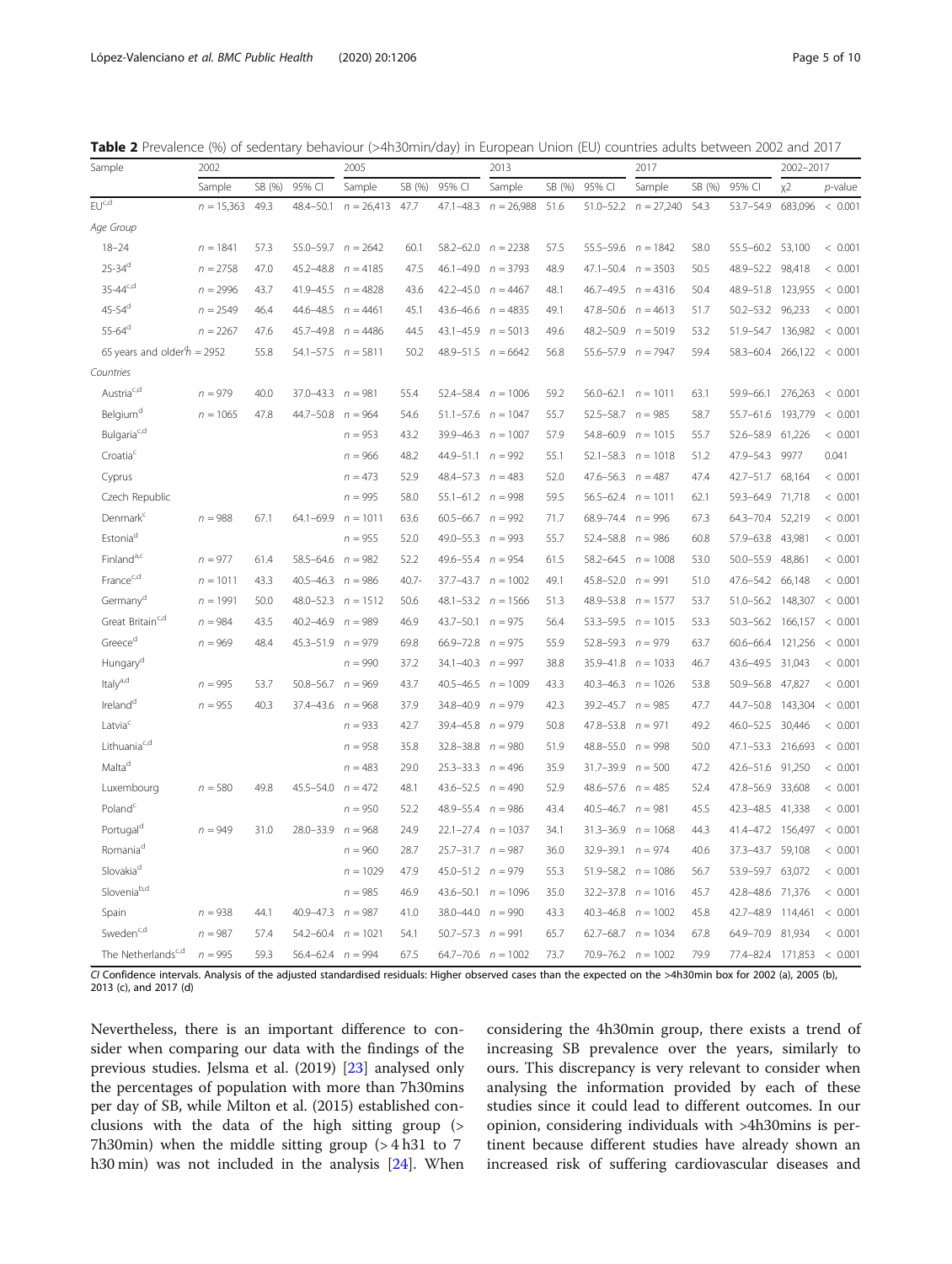<span id="page-5-0"></span>

| Table 3 Prevalence (%) of sedentary behaviour (>4h30min/day) in men and |                      |            |                                       |               |            |         |                          |      |               |                 |                    | women of European Union (EU) countries and |      |               |                |                 |                                                   |      | gender differences between 2002 |         | and             | 2017            |                |
|-------------------------------------------------------------------------|----------------------|------------|---------------------------------------|---------------|------------|---------|--------------------------|------|---------------|-----------------|--------------------|--------------------------------------------|------|---------------|----------------|-----------------|---------------------------------------------------|------|---------------------------------|---------|-----------------|-----------------|----------------|
|                                                                         | Gender               | 2002       |                                       |               |            |         | 2005                     |      |               |                 |                    | ā                                          |      |               |                |                 | ā                                                 |      |                                 |         |                 | $-2017$<br>2002 |                |
|                                                                         |                      | Sample     | 95%<br>$\overset{\circ}{\mathcal{B}}$ | ○             | $Z$ -score | p-value | Sample                   | 98   | ⊽<br>95%      | score<br>Ŋ.     | p-value            | Sample                                     | 58   | ⊽<br>95%      | $Z$ -score     | p-value         | Sample                                            | 98   | ⊽<br>95%                        | Z-score | p-value         | 父               | p-value        |
| $\exists$                                                               | Men <sup>d</sup>     | $n = 7082$ | 51.2                                  | $50.0 - 52.4$ | 4.59       | 0.001   | $= 11,286$<br>$\subset$  | 49.4 | 48.5-50.3     | $\vee$<br>4.67  | 0.001              | $= 12,063$<br>$\subset$                    | 52.7 | 51.8-53.7     | $\vee$<br>3.27 | 0.001           | 12,115<br>$\parallel$<br>$\overline{\phantom{a}}$ | 55.8 | 54.9-56.8                       | 4.45    | 0.001<br>$\vee$ | 311,002         | 0.00           |
|                                                                         | Women <sup>c,d</sup> | $n = 8281$ | 47.6                                  | 46.6-48.7     |            |         | $= 15,127$<br>$\epsilon$ | 46.5 | 45.8-47.3     |                 |                    | $= 14,925$<br>$\overline{a}$               | 50.7 | 49.8-51.      |                |                 | $= 15,125$<br>C                                   | 53.1 | 52.2-53.8                       |         |                 | 374,081         | 0.00           |
| Country                                                                 |                      |            |                                       |               |            |         |                          |      |               |                 |                    |                                            |      |               |                |                 |                                                   |      |                                 |         |                 |                 |                |
| Austria                                                                 | Men <sup>c,d</sup>   | $n = 387$  | 41.1                                  | $36.2 - 46.0$ | 0.54       | 0.59    | $n = 477$                | 50.7 | 45.9-55.3     | $\vee$<br>2.83  | 0.001              | $n = 476$                                  | 58.6 | 53.8-63.0     | 0.33           | 0.74            | $=477$<br>$\sim$                                  | 65.4 | $61.2 - 69.6$                   | 1.43    | 0.15            | 137,597         | 0.00<br>$\vee$ |
|                                                                         | Womenb.c.d           | $n = 592$  | 39.4                                  | $35.6 - 43.4$ |            |         | $n = 504$                | 59.7 | 55.6-63.9     |                 |                    | $= 530$                                    | 59.6 | $55.5 - 63.$  |                |                 | $= 534$                                           | 61.1 | 56.9-65.                        |         |                 | 149,116         | 0.00           |
| Belgium                                                                 | Men <sup>b</sup>     | $n = 510$  | 49.6                                  | 45.1-53.5     | 1.14       | 0.26    | $n = 469$                | 60.6 | 56.3-65.0     | $\vee$<br>3.64  | 0.001              | $n=507$                                    | 58.6 | 54.2-63.1     | 1.83           | 0.07            | $n = 466$                                         | 58.4 | 53.6-62.9                       | 0.19    | 0.85            | 100,024         | 0.00           |
|                                                                         | Women <sup>d</sup>   | $n = 555$  | 46.1                                  | 42.0-50.3     |            |         | $n = 495$                | 48.9 | $44.7 - 53.$  |                 |                    | $n = 540$                                  | 53.0 | $48.5 - 57.$  |                |                 | $= 519$<br>C.                                     | 59.0 | 55.1-63.4                       |         |                 | 102,617         | $0.00^{\circ}$ |
| Bulgaria                                                                | Mem <sup>c</sup>     |            |                                       |               |            |         | $n = 452$                | 37.8 | $33.2 - 42.7$ | $\vee$<br>3.20  | 0.001              | $n = 468$                                  | 54.9 | $50.2 - 59.2$ | 1.79           | 0.07            | $=459$<br>$\overline{\phantom{a}}$                | 503  | 45.8-54.9                       | 3.11    | 0.001<br>$\vee$ | 39,992          | $0.00^{\circ}$ |
|                                                                         | Women <sup>c,d</sup> |            |                                       |               |            |         | $n=501$                  | 48.1 | 44.1-52.5     |                 |                    | $= 539$<br>Ċ                               | 60.5 | 56.4-64.7     |                |                 | $= 556$<br>$\overline{a}$                         | 60.1 | 55.9-63.8                       |         |                 | 25,428          | 0.001          |
| Croatia                                                                 | Men                  |            |                                       |               |            |         | $n = 395$                | 50.4 | 45.3-54.9     | $\overline{11}$ | 0.27               | $n = 439$                                  | 55.6 | 50.8-60.4     | 0.25           | 0.80            | $n = 442$                                         | 55.4 | $51.1 - 60.0$                   | 2.38    | 0.02            | 4711            | 0.318          |
|                                                                         | Women <sup>c</sup>   |            |                                       |               |            |         | $n=571$                  | 46.8 | $42.7 - 51.0$ |                 |                    | $n = 553$                                  | 54.8 | $50.6 - 59.0$ |                |                 | $= 576$                                           | 47.9 | $44.1 - 52.1$                   |         |                 | 10,229          | 0.037          |
| Cyprus                                                                  | $Men^c$              |            |                                       |               |            |         | $n = 198$                | 57.1 | $50.0 - 63.1$ | 1.57            | $\overline{0}$ .11 | $n = 225$                                  | 52.4 | 45.8-59.1     | 0.18           | 0.86            | $n = 216$                                         | 52.8 | 45.8-59.3                       | 2.11    | 0.04            | 35,839          | 0.001          |
|                                                                         | Women <sup>c</sup>   |            |                                       |               |            |         | $n = 275$                | 49.8 | 44.0-55.6     |                 |                    | $n = 258$                                  | 51.6 | 45.3-57.      |                |                 | $n = 271$                                         | 43.2 | $37.3 - 49.$                    |         |                 | 35,577          | 0.001          |
| Czech<br>Republic                                                       | Men                  |            |                                       |               |            |         | $n = 459$                | 58.8 | 54.0-63.4     | 0.49            | 0.62               | $n = 418$                                  | 61.5 | 56.9-66.0     | $1.07\,$       | 0.28            | $n = 430$                                         | 61.6 | 57.2-66.3                       | 0.28    | 0.78            | 24,993          | < 0.001        |
|                                                                         | Women                |            |                                       |               |            |         | $n = 536$                | 57.3 | 53.0-61.2     |                 |                    | $n = 580$                                  | 58.1 | 54.7-62.      |                |                 | $n = 581$                                         | 62.5 | 58.5-66.4                       |         |                 | 49,404          | 0.001          |
| Denmark                                                                 | Men                  | $n = 489$  | 66.1                                  | $62.0 - 70.3$ | 0.70       | 0.48    | $n = 523$                | 66.9 | $62.9 - 70.9$ | 2.27            | 0.02               | $n = 483$                                  | 72.1 | $67.9 - 75.8$ | 0.26           | 0.80            | $n=510$                                           | 69.0 | $65.3 - 73.1$                   | 1.21    | 0.23            | 31,976          | < 0.001        |
|                                                                         | Women <sup>c</sup>   | $n = 499$  | 68.1                                  | 63.9-72.1     |            |         | $n = 488$                | 60.0 | 55.5-64.5     |                 |                    | $n = 509$                                  | 71.3 | $67.6 - 75.0$ |                |                 | $n = 486$                                         | 65.4 | 60.9-69.                        |         |                 | 32,921          | < 0.001        |
| Estonia                                                                 | Men <sup>d</sup>     |            |                                       |               |            |         | $n = 311$                | 49.5 | $44.1 - 55.3$ | 1.08            | 0.28               | $n = 399$                                  | 54.6 | 49.6-59.4     | 0.55           | 0.58            | $n = 344$                                         | 59.0 | 54.1-64.2                       | 0.82    | 0.41            | 36,826          | 0.001          |
|                                                                         | Women <sup>d</sup>   |            |                                       |               |            |         | $n = 644$                | 53.3 | 49.4-57.      |                 |                    | $n = 594$                                  | 56.4 | 52.5-60.4     |                |                 | $n = 642$                                         | 61.7 | 57.9-65.                        |         |                 | 16,464          | 0.002          |
| Finland                                                                 | Men <sup>a</sup>     | $n = 414$  | 63.3                                  | 58.7-68.4     | 1.03       | 0.30    | $n = 399$                | 56.1 | $51.1 - 61.4$ | 2.02            | 0.04               | $n = 429$                                  | 61.5 | 57.1-66.2     | 0.00           | 1.00            | $n = 493$                                         | 54.2 | 49.5-58.6                       | 0.74    | 0.46            | 17,986          | 0.006          |
|                                                                         | Women <sup>c</sup>   | $n = 563$  | 60.0                                  | 56.0-64.1     |            |         | $n = 583$                | 49.6 | 45.5-53.7     |                 |                    | $=525$<br>Ċ                                | 61.5 | 57.5-65.7     |                |                 | $= 515$<br>C.                                     | 51.8 | 47.4-56.                        |         |                 | 33,536          | 0.001          |
| France                                                                  | Men <sup>d</sup>     | $n = 480$  | 463                                   | $42.1 - 50.6$ | 1.79       | 0.07    | $n = 444$                | 42.1 | $37.8 - 46.8$ | 0.84            | 0.40               | $n = 461$                                  | 49.9 | 45.3-54.4     | 0.46           | 0.64            | $= 433$<br>$\mathcal{L}$                          | 54.0 | 49.7-58.7                       | 1.71    | 0.09            | 35,693          | 0.001          |
|                                                                         | Women <sup>c,d</sup> | $n = 531$  | 40.7                                  | $36.2 - 45.2$ |            |         | $n = 542$                | 39.5 | $35.1 - 43.7$ |                 |                    | $= 541$                                    | 48.4 | 44.0-52       |                |                 | $= 558$<br>$\overline{a}$                         | 48.6 | 44.4-52.                        |         |                 | 37,430          | 0.001          |
| Germany                                                                 | Men <sup>d</sup>     | $n = 939$  | 49.5                                  | 46.1-52.5     | 0.49       | 0.62    | $n = 678$                | 544  | $50.9 - 58.1$ | 2.69            | 0.01               | $n = 770$                                  | 52.5 | 49.1-56.1     | 0.88           | 0.38            | $n = 776$                                         | 57.2 | 53.6-60.8                       | 2.80    | 0.01            | 81,819          | 0.001          |
|                                                                         | Women                | $n = 1052$ | 50.8                                  | 47.5-53.6     |            |         | $n = 834$                | 47.5 | $44.2 - 51.0$ |                 |                    | $n = 796$                                  | 503  | 46.7-53.      |                |                 | $n=801$                                           | 502  | 46.7-53.                        |         |                 | 74,897          | 0.001          |
| Great Britain                                                           | Men <sup>c,d</sup>   | $n = 333$  | 45.7                                  | $40.5 - 51.1$ | 0.97       | 0.33    | $n = 469$                | 48.2 | 43.5-53.1     | 0.76            | 0.45               | $=458$<br>$\epsilon$                       | 60.7 | 56.3-65.3     | 2.54           | 0.01            | $n = 505$                                         | 57.2 | $52.9 - 61.4$                   | 2.50    | 0.01            | 83,335          | 0.001          |
|                                                                         | Women <sup>c</sup>   | $n = 651$  | 42.4                                  | 38.6-46.2     |            |         | $n = 520$                | 45.8 | 41.7-49.8     |                 |                    | $-517$                                     | 52.6 | 48.0-56.9     |                |                 | $n = 510$                                         | 49.4 | 44.7-53.5                       |         |                 | 78,646          | 0.001          |
| Greece                                                                  | Men <sup>b</sup>     | $n = 481$  | 49.9                                  | 44.9-53.6     | 0.67       | 0.50    | $n = 417$                | 67.2 | $62.6 - 71.9$ | 1.54            | 0.12               | $n = 469$                                  | 59.5 | 54.8-64.0     | 2.17           | 0.03            | $n = 442$                                         | 62.9 | 4<br>58.6-67                    | 0.50    | 0.62            | 39,455          | 0.001          |
|                                                                         | Women <sup>b,d</sup> | $n = 488$  | 47,3                                  | $42.8 - 51.4$ |            |         | $n = 562$                | 71.7 | $67.8 - 75.4$ |                 |                    | $=506$                                     | 52.6 | 48.2-57.      |                |                 | $= 537$<br>$\overline{a}$                         | 64.4 | $60.3 - 68.$                    |         |                 | 89,735          | 0.001          |
| Hungary                                                                 | Men <sup>d</sup>     |            |                                       |               |            |         | $n = 388$                | 35.1 | $30.2 - 39.9$ | E               | 0.27               | $n = 412$                                  | 35.0 | $30.6 - 39.6$ | 2.10           | 0.04            | $= 425$<br>$\sim$                                 | 44.2 | 39.8-49.2                       | 1.31    | 0.19            | 14,959          | 0.005          |
|                                                                         | Women <sup>d</sup>   |            |                                       |               |            |         | $n = 602$                | 38.5 | 34.9-42.4     |                 |                    | $= 585$                                    | 41.5 | $37.6 - 45.$  |                |                 | $= 608$                                           | 48.4 | 44.4-52.8                       |         |                 | 17,964          | 0.001          |
| Italy                                                                   | Men <sup>a</sup>     | $n = 481$  | 55.3                                  | 50.5-59.7     | 1.00       | 0.32    | $n = 371$                | 44.5 | 39.4-49.9     | 0.41            | 0.68               | $n = 444$                                  | 47.1 | $42.8 - 51.6$ | 2.14           | 0.03            | $= 509$<br>Ċ                                      | 515  | 47.2-56.0                       | 1.48    | 0.14            | 14,705          | 0.023          |
|                                                                         | Women <sup>a,d</sup> | $n = 514$  | 52.1                                  | 47.7-56.4     |            |         | $n = 598$                | 43.1 | $39.1 - 47.0$ |                 |                    | $n = 565$                                  | 40.4 | $36.1 - 44.4$ |                |                 | $= 517$                                           | 56.1 | 52.0-60.3                       |         |                 | 39,341          | 0.001          |
| Ireland                                                                 | Men <sup>d</sup>     | $n = 461$  | 40.1                                  | $35.8 - 44.5$ | 0.06       | 0.95    | $n = 427$                | 42.2 | $37.5 - 47.1$ | 2.42            | 0.02               | $n = 429$                                  | 49.0 | 44.1-53.4     | 3.73           | 0.001<br>$\vee$ | $n = 471$                                         | 52.4 | 48.2-56.9                       | 2.84    | 0.001           | 100,620         | < 0.001        |
|                                                                         | Women <sup>d</sup>   | $n = 494$  | 40.5                                  | 36.0-44.9     |            |         | $n = 541$                | 34.6 | $30.3 - 38.4$ |                 |                    | $n = 550$                                  | 37.1 | $33.1 - 41.1$ |                |                 | $n = 514$                                         | 43.4 | $39.3 - 47.5$                   |         |                 | 56,911          | < 0.001        |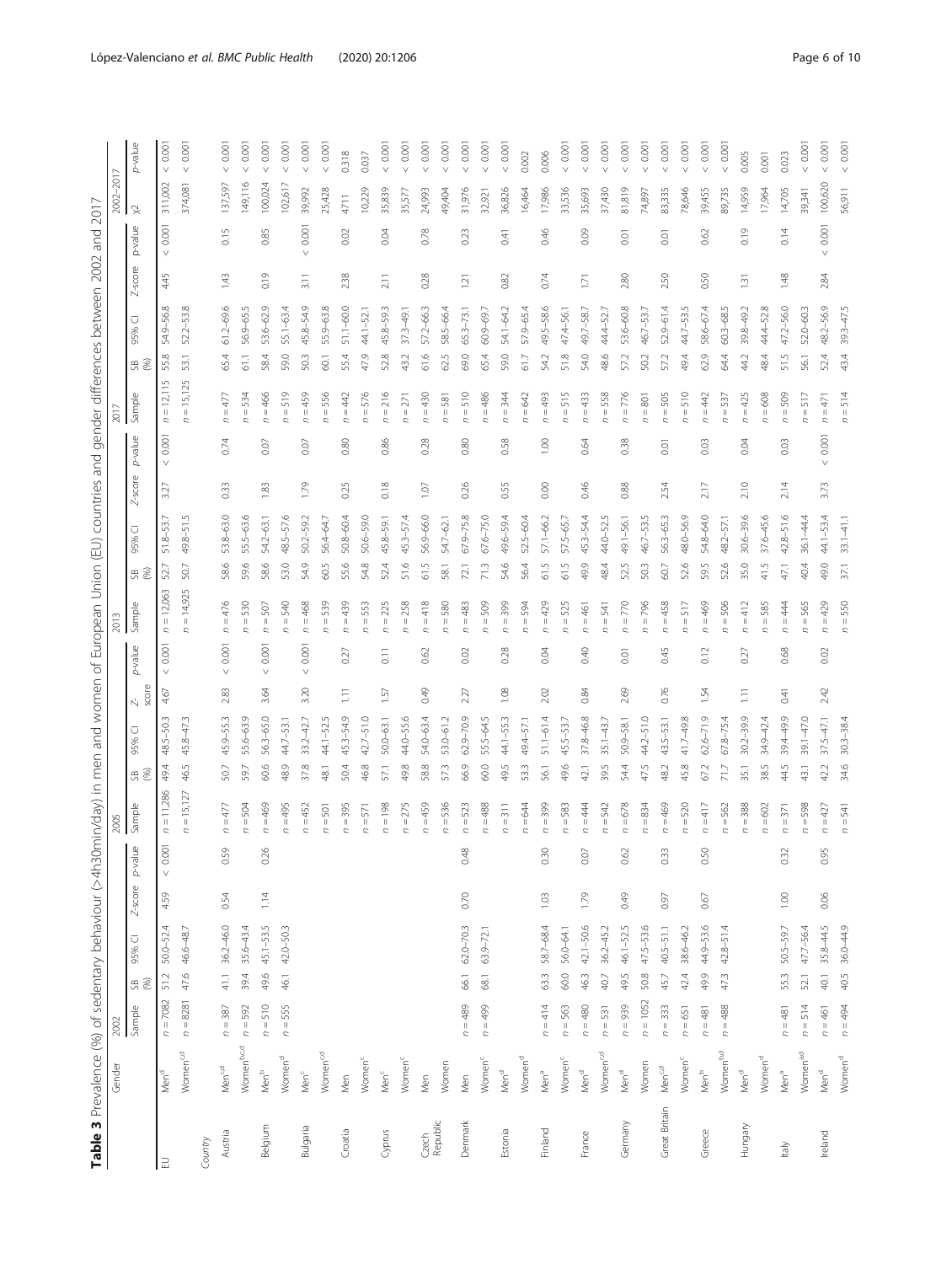| I                                                                            |   |
|------------------------------------------------------------------------------|---|
| $\frac{1}{2}$<br>J                                                           |   |
| $\frac{1}{2}$<br>d                                                           |   |
| ころ すうショー・フリンシリン っリリニリー<br>ć                                                  |   |
| l                                                                            |   |
|                                                                              |   |
|                                                                              |   |
| ļ                                                                            |   |
| ، میکنا<br>l                                                                 |   |
| ラミラ ラフラフ<br>रं<br>l<br>Ī                                                     |   |
| ï<br>Ì                                                                       |   |
| しか nim chinin Cンノヘ                                                           |   |
| へいっぺ                                                                         |   |
|                                                                              |   |
| isterion (111                                                                |   |
| ַ<br>ב                                                                       |   |
| $\frac{1}{2}$                                                                |   |
| S                                                                            |   |
| į<br>ī<br>l                                                                  |   |
| )<br>5<br>]                                                                  |   |
| www.com<br>I<br>.<br>.                                                       |   |
| ĺ<br>$\frac{1}{2}$                                                           |   |
| ١                                                                            |   |
| Ì<br>$\frac{1}{2}$                                                           |   |
| , man and                                                                    |   |
| $\frac{1}{2}$                                                                |   |
| ĩ<br>J                                                                       |   |
| l<br>J                                                                       |   |
| . منصوصاً<br>$\frac{1}{2}$                                                   |   |
| $\frac{4}{5}$                                                                |   |
| Ò<br>∪r                                                                      |   |
| =                                                                            |   |
| l<br>I                                                                       |   |
|                                                                              |   |
| ١<br>İ<br>֖֖֖֖֖֖֖֖֧֖֧֧ׅ֖֧֧֚֚֚֚֚֚֚֚֚֚֚֚֚֚֚֚֚֚֚֚֚֚֚֚֚֚֚֡֬֝֓֞֡֡֓֞֡֞֝֓֞֝֬֝֬֞֞֞֝֬ |   |
| ï                                                                            |   |
|                                                                              |   |
|                                                                              |   |
|                                                                              |   |
|                                                                              | ١ |
| I                                                                            | ţ |
|                                                                              |   |
| í                                                                            | Ï |

| p-value<br>0.001<br>0.001<br>0.001<br>0.001<br>0.001<br>0.0001<br>0.001<br>0.001<br>0.001<br>0.001<br>0.001<br>0.000<br>0.0001<br>0.001<br>0.001<br>0.001<br>0.001<br>0.0001<br>$0.00^{\circ}$<br>0.001<br>0.00<br>0.008<br>0.006<br>0.005<br>113,428<br>110,817<br>129,678<br>13,730<br>18,303<br>36,146<br>68,420<br>22,746<br>22,650<br>63,050<br>31,476<br>30,620<br>38,269<br>48,760<br>67,644<br>33,950<br>53,305<br>52,244<br>31,092<br>25,593<br>50,332<br>18,322<br>97,001<br>20,231<br>$\times$<br>p-value<br>0.65<br>0.08<br>0.48<br>0.09<br>0.49<br>0.08<br>0.94<br>0.09<br>0.12<br>0.57<br>$\overline{0}$ . 11<br>0.31<br>Z-score<br>0.46<br>1.73<br>1.69<br>1.55<br>1.02<br>1.58<br>1.69<br>0.68<br>1.73<br>0.07<br>0.57<br>0.71<br>$42.7 - 53.9$<br>44.1-54.0<br>$50.5 - 63.8$<br>40.8-53.6<br>43.7-53.8<br>$42.5 - 51.7$<br>$36.7 - 45.9$<br>$38.7 - 47.3$<br>44.1-53.5<br>$63.0 - 70.9$<br>79.2-85.2<br>$43.3 - 55.0$<br>$41.5 - 52.9$<br>$39.1 - 47.2$<br>34.8-43.6<br>$51.3 - 59.4$<br>$73.8 - 81.2$<br>46.2-53.7<br>54.0-63.1<br>39.5-47.7<br>65.2-72.7<br>43.6-52.1<br>38.4-46.1<br>46.9-54.<br>U<br>95%<br>55.4<br>47.9<br>66.9<br>82.0<br>48.0<br>50.6<br>47,4<br>395<br>585<br>43.0<br>48.8<br>43.4<br>68.8<br>77.6<br>49.9<br>57.1<br>433<br>423<br>41,7<br>491<br>491<br>47,1<br>48.7<br>47,1<br>ස මි<br>$n = 358$<br>$= 613$<br>$= 514$<br>$n = 472$<br>$n = 614$<br>Sample<br>$n = 367$<br>$n = 196$<br>$n = 289$<br>$n = 289$<br>$n = 396$<br>$n = 585$<br>$n = 435$<br>$= 633$<br>$n = 460$<br>$n = 463$<br>$n = 553$<br>$n = 555$<br>$n = 543$<br>$n = 533$<br>$n = 469$<br>$n = 211$<br>$n = 447$<br>$= 491$<br>$n = 631$<br>$\overline{a}$<br>Ċ<br>Ċ<br>$\mathbf{c}$<br>0.001<br>p-value<br>0.18<br>0.14<br>0.52<br>0.03<br>0.68<br>0.80<br>0.85<br>0.70<br>0.07<br>0.77<br>0.07<br>$\vee$<br>$Z$ -score<br>1.49<br>1.79<br>0.19<br>3.85<br>2.19<br>0.29<br>0.26<br>0.38<br>1.34<br>1.83<br>0.64<br>0.41<br>$31.2 - 40.0$<br>27.6-38.0<br>36.9-47.4<br>$31.3 - 39.8$<br>$32.3 - 40.9$<br>$51.0 - 60.4$<br>$50.4 - 58.9$<br>41.8-50.4<br>$61.0 - 69.4$<br>$70.5 - 77.9$<br>$69.3 - 76.8$<br>48.6-56.8<br>34.2-47.7<br>$40.2 - 48.3$<br>$31.0 - 38.2$<br>49.8-58.2<br>$56.9 - 70.1$<br>36.7-45.2<br>44.8-54.1<br>43.7-53.1<br>$33.0 - 42.1$<br>$62.1 - 70.1$<br>27.4-35.<br>$40.3 - 51$ .<br>⊽<br>95%<br>36.6<br>54.9<br>34,6<br>65.4<br>74.2<br>48.4<br>49.3<br>63.6<br>40.7<br>44.2<br>31.3<br>55.8<br>35.4<br>46.3<br>66.0<br>45.7<br>32.7<br>42.2<br>37.7<br>35.3<br>40.7<br>73.2<br>52.7<br>54.1<br>ස මි<br>$n = 446$<br>$n = 533$<br>$n = 442$<br>$n = 538$<br>$n = 199$<br>$n = 576$<br>$n = 489$<br>$n = 414$<br>$n = 565$<br>$= 526$<br>$n = 488$<br>$n = 458$<br>$n = 197$<br>$n = 293$<br>$= 382$<br>$n = 604$<br>$n = 498$<br>$n = 455$<br>$n = 464$<br>$n = 503$<br>$n = 544$<br>Sample<br>$n = 297$<br>$n = 461$<br>$n = 641$<br>C<br>0.001<br>0.001<br>p-value<br>0.001<br>0.73<br>0.13<br>0.66<br>0.18<br>0.25<br>0.37<br>0.02<br>0.37<br>$\overline{0}$ .01<br>$\vee$<br>$\vee$<br>$\vee$<br>score<br>3.50<br>1.16<br>4.36<br>239<br>4.82<br>0.35<br>0.90<br>0.44<br>0.89<br>1.52<br>1.34<br>2.71<br>$\stackrel{-}{\sim}$<br>$32.4 - 42.9$<br>$36.3 - 51.0$<br>37.9-46.9<br>$51.9 - 60.0$<br>51.0-64.4<br>$22.2 - 31.3$<br>47.0-56.7<br>48.4-57.0<br>$20.3 - 27.0$<br>26.2-34.7<br>39.8-49.7<br>$41.9 - 50.3$<br>47.2-56.3<br>$25.2 - 35.1$<br>$18.1 - 26.4$<br>46.0-53.7<br>$36.1 - 43.7$<br>$70.0 - 78.1$<br>57.1-65.3<br>41.9-49.3<br>$23.7 - 31.1$<br>43.1-52.1<br>$35.2 - 43.$<br>$35.6 - 47.$<br>○<br>95%<br>74.0<br>23.6<br>37.4<br>30.3<br>39.0<br>57.7<br>41.4<br>43.3<br>51.6<br>26.9<br>27.5<br>44,9<br>49.8<br>46.3<br>39.8<br>56.0<br>51.8<br>45.5<br>22.1<br>52.7<br>47.7<br>42.7<br>30.1<br>61.1<br><u>ස ම</u><br>324<br>$n = 278$<br>$n = 326$<br>$= 413$<br>528<br>$n = 565$<br>$n = 458$<br>$n = 493$<br>$n = 609$<br>353<br>$n = 605$<br>$= 194$<br>$= 157$<br>$n = 537$<br>$n = 387$<br>$n = 432$<br>$n = 392$<br>$n = 637$<br>$n = 434$<br>$n = 422$<br>$n = 563$<br>Sample<br>$n=501$<br>$n = 551$<br>$n = 581$<br>$\frac{1}{2}$<br>$\frac{1}{2}$<br>$n =$<br>C<br>Ċ<br>C<br>0.001<br>$\mathbf 0$<br>0.85<br>0.04<br>0.15<br>p-value<br>0.0<br>Z-score<br>2.74<br>1.43<br>0.19<br>2.05<br>4.55<br>$50.0 - 61.8$<br>62.4-70.6<br>39.0-50.0<br>$28.9 - 38.2$<br>40.5-49.0<br>48.0-56.7<br>39.2-48.7<br>56.5-64.7<br>49.9-58.7<br>$25.3 - 33.1$<br>95% C<br>29.0<br>55.9<br>66.5<br>52.4<br>44.5<br>44.4<br>60.8<br>43.8<br>543<br>33.3<br>$\Re$<br>$n = 308$<br>$n = 517$<br>$n = 508$<br>Sample<br>$n = 272$<br>$n = 432$<br>$n = 452$<br>$n = 486$<br>$n = 464$<br>$n = 523$<br>$n = 487$<br>Women <sup>b,d</sup><br>Women <sup>c,d</sup><br>Women <sup>c,d</sup><br>Women <sup>d</sup><br>Women <sup>c</sup><br>Women <sup>d</sup><br>Women <sup>d</sup><br>Women <sup>a</sup><br>Women<br>Women<br>Women<br>Women<br>Men <sup>c,d</sup><br>Men <sup>b</sup><br>Men <sup>a</sup><br>Men <sup>d</sup><br>Men <sup>d</sup><br>Men <sup>d</sup><br>Men <sup>d</sup><br>Men <sup>d</sup><br>Men<br>Men<br>Men<br>Men<br>Luxembourg<br>Netherlands<br>Lithuania<br>Romania<br>Slovenia<br>Portugal<br>Slovakia<br>Sweden<br>Poland<br>Latvia<br>Malta<br>Spain | (Continued) | Gender | 2002 |  |  | 2005 |  |  | 2013 |  |  | 2017 |  |  | 2002-2017 |  |
|----------------------------------------------------------------------------------------------------------------------------------------------------------------------------------------------------------------------------------------------------------------------------------------------------------------------------------------------------------------------------------------------------------------------------------------------------------------------------------------------------------------------------------------------------------------------------------------------------------------------------------------------------------------------------------------------------------------------------------------------------------------------------------------------------------------------------------------------------------------------------------------------------------------------------------------------------------------------------------------------------------------------------------------------------------------------------------------------------------------------------------------------------------------------------------------------------------------------------------------------------------------------------------------------------------------------------------------------------------------------------------------------------------------------------------------------------------------------------------------------------------------------------------------------------------------------------------------------------------------------------------------------------------------------------------------------------------------------------------------------------------------------------------------------------------------------------------------------------------------------------------------------------------------------------------------------------------------------------------------------------------------------------------------------------------------------------------------------------------------------------------------------------------------------------------------------------------------------------------------------------------------------------------------------------------------------------------------------------------------------------------------------------------------------------------------------------------------------------------------------------------------------------------------------------------------------------------------------------------------------------------------------------------------------------------------------------------------------------------------------------------------------------------------------------------------------------------------------------------------------------------------------------------------------------------------------------------------------------------------------------------------------------------------------------------------------------------------------------------------------------------------------------------------------------------------------------------------------------------------------------------------------------------------------------------------------------------------------------------------------------------------------------------------------------------------------------------------------------------------------------------------------------------------------------------------------------------------------------------------------------------------------------------------------------------------------------------------------------------------------------------------------------------------------------------------------------------------------------------------------------------------------------------------------------------------------------------------------------------------------------------------------------------------------------------------------------------------------------------------------------------------------------------------------------------------------------------------------------------------------------------------------------------------------------------------------------------------------------------------------------------------------------------------------------------------------------------------------------------------------------------------------------------------------------------------------------------------------------------------------------------------------------------------------------------------------------------------------------------------------------------------------------------------------------------------------------------------------------------------------------------------------------------------------------------------------------------------------------------------------------------------------------------------------------------------------------------------------------------------------------------------------------------------------------------------------------------------------------------|-------------|--------|------|--|--|------|--|--|------|--|--|------|--|--|-----------|--|
|                                                                                                                                                                                                                                                                                                                                                                                                                                                                                                                                                                                                                                                                                                                                                                                                                                                                                                                                                                                                                                                                                                                                                                                                                                                                                                                                                                                                                                                                                                                                                                                                                                                                                                                                                                                                                                                                                                                                                                                                                                                                                                                                                                                                                                                                                                                                                                                                                                                                                                                                                                                                                                                                                                                                                                                                                                                                                                                                                                                                                                                                                                                                                                                                                                                                                                                                                                                                                                                                                                                                                                                                                                                                                                                                                                                                                                                                                                                                                                                                                                                                                                                                                                                                                                                                                                                                                                                                                                                                                                                                                                                                                                                                                                                                                                                                                                                                                                                                                                                                                                                                                                                                                                                                                                  |             |        |      |  |  |      |  |  |      |  |  |      |  |  |           |  |
|                                                                                                                                                                                                                                                                                                                                                                                                                                                                                                                                                                                                                                                                                                                                                                                                                                                                                                                                                                                                                                                                                                                                                                                                                                                                                                                                                                                                                                                                                                                                                                                                                                                                                                                                                                                                                                                                                                                                                                                                                                                                                                                                                                                                                                                                                                                                                                                                                                                                                                                                                                                                                                                                                                                                                                                                                                                                                                                                                                                                                                                                                                                                                                                                                                                                                                                                                                                                                                                                                                                                                                                                                                                                                                                                                                                                                                                                                                                                                                                                                                                                                                                                                                                                                                                                                                                                                                                                                                                                                                                                                                                                                                                                                                                                                                                                                                                                                                                                                                                                                                                                                                                                                                                                                                  |             |        |      |  |  |      |  |  |      |  |  |      |  |  |           |  |
|                                                                                                                                                                                                                                                                                                                                                                                                                                                                                                                                                                                                                                                                                                                                                                                                                                                                                                                                                                                                                                                                                                                                                                                                                                                                                                                                                                                                                                                                                                                                                                                                                                                                                                                                                                                                                                                                                                                                                                                                                                                                                                                                                                                                                                                                                                                                                                                                                                                                                                                                                                                                                                                                                                                                                                                                                                                                                                                                                                                                                                                                                                                                                                                                                                                                                                                                                                                                                                                                                                                                                                                                                                                                                                                                                                                                                                                                                                                                                                                                                                                                                                                                                                                                                                                                                                                                                                                                                                                                                                                                                                                                                                                                                                                                                                                                                                                                                                                                                                                                                                                                                                                                                                                                                                  |             |        |      |  |  |      |  |  |      |  |  |      |  |  |           |  |
|                                                                                                                                                                                                                                                                                                                                                                                                                                                                                                                                                                                                                                                                                                                                                                                                                                                                                                                                                                                                                                                                                                                                                                                                                                                                                                                                                                                                                                                                                                                                                                                                                                                                                                                                                                                                                                                                                                                                                                                                                                                                                                                                                                                                                                                                                                                                                                                                                                                                                                                                                                                                                                                                                                                                                                                                                                                                                                                                                                                                                                                                                                                                                                                                                                                                                                                                                                                                                                                                                                                                                                                                                                                                                                                                                                                                                                                                                                                                                                                                                                                                                                                                                                                                                                                                                                                                                                                                                                                                                                                                                                                                                                                                                                                                                                                                                                                                                                                                                                                                                                                                                                                                                                                                                                  |             |        |      |  |  |      |  |  |      |  |  |      |  |  |           |  |
|                                                                                                                                                                                                                                                                                                                                                                                                                                                                                                                                                                                                                                                                                                                                                                                                                                                                                                                                                                                                                                                                                                                                                                                                                                                                                                                                                                                                                                                                                                                                                                                                                                                                                                                                                                                                                                                                                                                                                                                                                                                                                                                                                                                                                                                                                                                                                                                                                                                                                                                                                                                                                                                                                                                                                                                                                                                                                                                                                                                                                                                                                                                                                                                                                                                                                                                                                                                                                                                                                                                                                                                                                                                                                                                                                                                                                                                                                                                                                                                                                                                                                                                                                                                                                                                                                                                                                                                                                                                                                                                                                                                                                                                                                                                                                                                                                                                                                                                                                                                                                                                                                                                                                                                                                                  |             |        |      |  |  |      |  |  |      |  |  |      |  |  |           |  |
|                                                                                                                                                                                                                                                                                                                                                                                                                                                                                                                                                                                                                                                                                                                                                                                                                                                                                                                                                                                                                                                                                                                                                                                                                                                                                                                                                                                                                                                                                                                                                                                                                                                                                                                                                                                                                                                                                                                                                                                                                                                                                                                                                                                                                                                                                                                                                                                                                                                                                                                                                                                                                                                                                                                                                                                                                                                                                                                                                                                                                                                                                                                                                                                                                                                                                                                                                                                                                                                                                                                                                                                                                                                                                                                                                                                                                                                                                                                                                                                                                                                                                                                                                                                                                                                                                                                                                                                                                                                                                                                                                                                                                                                                                                                                                                                                                                                                                                                                                                                                                                                                                                                                                                                                                                  |             |        |      |  |  |      |  |  |      |  |  |      |  |  |           |  |
|                                                                                                                                                                                                                                                                                                                                                                                                                                                                                                                                                                                                                                                                                                                                                                                                                                                                                                                                                                                                                                                                                                                                                                                                                                                                                                                                                                                                                                                                                                                                                                                                                                                                                                                                                                                                                                                                                                                                                                                                                                                                                                                                                                                                                                                                                                                                                                                                                                                                                                                                                                                                                                                                                                                                                                                                                                                                                                                                                                                                                                                                                                                                                                                                                                                                                                                                                                                                                                                                                                                                                                                                                                                                                                                                                                                                                                                                                                                                                                                                                                                                                                                                                                                                                                                                                                                                                                                                                                                                                                                                                                                                                                                                                                                                                                                                                                                                                                                                                                                                                                                                                                                                                                                                                                  |             |        |      |  |  |      |  |  |      |  |  |      |  |  |           |  |
|                                                                                                                                                                                                                                                                                                                                                                                                                                                                                                                                                                                                                                                                                                                                                                                                                                                                                                                                                                                                                                                                                                                                                                                                                                                                                                                                                                                                                                                                                                                                                                                                                                                                                                                                                                                                                                                                                                                                                                                                                                                                                                                                                                                                                                                                                                                                                                                                                                                                                                                                                                                                                                                                                                                                                                                                                                                                                                                                                                                                                                                                                                                                                                                                                                                                                                                                                                                                                                                                                                                                                                                                                                                                                                                                                                                                                                                                                                                                                                                                                                                                                                                                                                                                                                                                                                                                                                                                                                                                                                                                                                                                                                                                                                                                                                                                                                                                                                                                                                                                                                                                                                                                                                                                                                  |             |        |      |  |  |      |  |  |      |  |  |      |  |  |           |  |
|                                                                                                                                                                                                                                                                                                                                                                                                                                                                                                                                                                                                                                                                                                                                                                                                                                                                                                                                                                                                                                                                                                                                                                                                                                                                                                                                                                                                                                                                                                                                                                                                                                                                                                                                                                                                                                                                                                                                                                                                                                                                                                                                                                                                                                                                                                                                                                                                                                                                                                                                                                                                                                                                                                                                                                                                                                                                                                                                                                                                                                                                                                                                                                                                                                                                                                                                                                                                                                                                                                                                                                                                                                                                                                                                                                                                                                                                                                                                                                                                                                                                                                                                                                                                                                                                                                                                                                                                                                                                                                                                                                                                                                                                                                                                                                                                                                                                                                                                                                                                                                                                                                                                                                                                                                  |             |        |      |  |  |      |  |  |      |  |  |      |  |  |           |  |
|                                                                                                                                                                                                                                                                                                                                                                                                                                                                                                                                                                                                                                                                                                                                                                                                                                                                                                                                                                                                                                                                                                                                                                                                                                                                                                                                                                                                                                                                                                                                                                                                                                                                                                                                                                                                                                                                                                                                                                                                                                                                                                                                                                                                                                                                                                                                                                                                                                                                                                                                                                                                                                                                                                                                                                                                                                                                                                                                                                                                                                                                                                                                                                                                                                                                                                                                                                                                                                                                                                                                                                                                                                                                                                                                                                                                                                                                                                                                                                                                                                                                                                                                                                                                                                                                                                                                                                                                                                                                                                                                                                                                                                                                                                                                                                                                                                                                                                                                                                                                                                                                                                                                                                                                                                  |             |        |      |  |  |      |  |  |      |  |  |      |  |  |           |  |
|                                                                                                                                                                                                                                                                                                                                                                                                                                                                                                                                                                                                                                                                                                                                                                                                                                                                                                                                                                                                                                                                                                                                                                                                                                                                                                                                                                                                                                                                                                                                                                                                                                                                                                                                                                                                                                                                                                                                                                                                                                                                                                                                                                                                                                                                                                                                                                                                                                                                                                                                                                                                                                                                                                                                                                                                                                                                                                                                                                                                                                                                                                                                                                                                                                                                                                                                                                                                                                                                                                                                                                                                                                                                                                                                                                                                                                                                                                                                                                                                                                                                                                                                                                                                                                                                                                                                                                                                                                                                                                                                                                                                                                                                                                                                                                                                                                                                                                                                                                                                                                                                                                                                                                                                                                  |             |        |      |  |  |      |  |  |      |  |  |      |  |  |           |  |
|                                                                                                                                                                                                                                                                                                                                                                                                                                                                                                                                                                                                                                                                                                                                                                                                                                                                                                                                                                                                                                                                                                                                                                                                                                                                                                                                                                                                                                                                                                                                                                                                                                                                                                                                                                                                                                                                                                                                                                                                                                                                                                                                                                                                                                                                                                                                                                                                                                                                                                                                                                                                                                                                                                                                                                                                                                                                                                                                                                                                                                                                                                                                                                                                                                                                                                                                                                                                                                                                                                                                                                                                                                                                                                                                                                                                                                                                                                                                                                                                                                                                                                                                                                                                                                                                                                                                                                                                                                                                                                                                                                                                                                                                                                                                                                                                                                                                                                                                                                                                                                                                                                                                                                                                                                  |             |        |      |  |  |      |  |  |      |  |  |      |  |  |           |  |
|                                                                                                                                                                                                                                                                                                                                                                                                                                                                                                                                                                                                                                                                                                                                                                                                                                                                                                                                                                                                                                                                                                                                                                                                                                                                                                                                                                                                                                                                                                                                                                                                                                                                                                                                                                                                                                                                                                                                                                                                                                                                                                                                                                                                                                                                                                                                                                                                                                                                                                                                                                                                                                                                                                                                                                                                                                                                                                                                                                                                                                                                                                                                                                                                                                                                                                                                                                                                                                                                                                                                                                                                                                                                                                                                                                                                                                                                                                                                                                                                                                                                                                                                                                                                                                                                                                                                                                                                                                                                                                                                                                                                                                                                                                                                                                                                                                                                                                                                                                                                                                                                                                                                                                                                                                  |             |        |      |  |  |      |  |  |      |  |  |      |  |  |           |  |
|                                                                                                                                                                                                                                                                                                                                                                                                                                                                                                                                                                                                                                                                                                                                                                                                                                                                                                                                                                                                                                                                                                                                                                                                                                                                                                                                                                                                                                                                                                                                                                                                                                                                                                                                                                                                                                                                                                                                                                                                                                                                                                                                                                                                                                                                                                                                                                                                                                                                                                                                                                                                                                                                                                                                                                                                                                                                                                                                                                                                                                                                                                                                                                                                                                                                                                                                                                                                                                                                                                                                                                                                                                                                                                                                                                                                                                                                                                                                                                                                                                                                                                                                                                                                                                                                                                                                                                                                                                                                                                                                                                                                                                                                                                                                                                                                                                                                                                                                                                                                                                                                                                                                                                                                                                  |             |        |      |  |  |      |  |  |      |  |  |      |  |  |           |  |
|                                                                                                                                                                                                                                                                                                                                                                                                                                                                                                                                                                                                                                                                                                                                                                                                                                                                                                                                                                                                                                                                                                                                                                                                                                                                                                                                                                                                                                                                                                                                                                                                                                                                                                                                                                                                                                                                                                                                                                                                                                                                                                                                                                                                                                                                                                                                                                                                                                                                                                                                                                                                                                                                                                                                                                                                                                                                                                                                                                                                                                                                                                                                                                                                                                                                                                                                                                                                                                                                                                                                                                                                                                                                                                                                                                                                                                                                                                                                                                                                                                                                                                                                                                                                                                                                                                                                                                                                                                                                                                                                                                                                                                                                                                                                                                                                                                                                                                                                                                                                                                                                                                                                                                                                                                  |             |        |      |  |  |      |  |  |      |  |  |      |  |  |           |  |
|                                                                                                                                                                                                                                                                                                                                                                                                                                                                                                                                                                                                                                                                                                                                                                                                                                                                                                                                                                                                                                                                                                                                                                                                                                                                                                                                                                                                                                                                                                                                                                                                                                                                                                                                                                                                                                                                                                                                                                                                                                                                                                                                                                                                                                                                                                                                                                                                                                                                                                                                                                                                                                                                                                                                                                                                                                                                                                                                                                                                                                                                                                                                                                                                                                                                                                                                                                                                                                                                                                                                                                                                                                                                                                                                                                                                                                                                                                                                                                                                                                                                                                                                                                                                                                                                                                                                                                                                                                                                                                                                                                                                                                                                                                                                                                                                                                                                                                                                                                                                                                                                                                                                                                                                                                  |             |        |      |  |  |      |  |  |      |  |  |      |  |  |           |  |
|                                                                                                                                                                                                                                                                                                                                                                                                                                                                                                                                                                                                                                                                                                                                                                                                                                                                                                                                                                                                                                                                                                                                                                                                                                                                                                                                                                                                                                                                                                                                                                                                                                                                                                                                                                                                                                                                                                                                                                                                                                                                                                                                                                                                                                                                                                                                                                                                                                                                                                                                                                                                                                                                                                                                                                                                                                                                                                                                                                                                                                                                                                                                                                                                                                                                                                                                                                                                                                                                                                                                                                                                                                                                                                                                                                                                                                                                                                                                                                                                                                                                                                                                                                                                                                                                                                                                                                                                                                                                                                                                                                                                                                                                                                                                                                                                                                                                                                                                                                                                                                                                                                                                                                                                                                  |             |        |      |  |  |      |  |  |      |  |  |      |  |  |           |  |
|                                                                                                                                                                                                                                                                                                                                                                                                                                                                                                                                                                                                                                                                                                                                                                                                                                                                                                                                                                                                                                                                                                                                                                                                                                                                                                                                                                                                                                                                                                                                                                                                                                                                                                                                                                                                                                                                                                                                                                                                                                                                                                                                                                                                                                                                                                                                                                                                                                                                                                                                                                                                                                                                                                                                                                                                                                                                                                                                                                                                                                                                                                                                                                                                                                                                                                                                                                                                                                                                                                                                                                                                                                                                                                                                                                                                                                                                                                                                                                                                                                                                                                                                                                                                                                                                                                                                                                                                                                                                                                                                                                                                                                                                                                                                                                                                                                                                                                                                                                                                                                                                                                                                                                                                                                  |             |        |      |  |  |      |  |  |      |  |  |      |  |  |           |  |
|                                                                                                                                                                                                                                                                                                                                                                                                                                                                                                                                                                                                                                                                                                                                                                                                                                                                                                                                                                                                                                                                                                                                                                                                                                                                                                                                                                                                                                                                                                                                                                                                                                                                                                                                                                                                                                                                                                                                                                                                                                                                                                                                                                                                                                                                                                                                                                                                                                                                                                                                                                                                                                                                                                                                                                                                                                                                                                                                                                                                                                                                                                                                                                                                                                                                                                                                                                                                                                                                                                                                                                                                                                                                                                                                                                                                                                                                                                                                                                                                                                                                                                                                                                                                                                                                                                                                                                                                                                                                                                                                                                                                                                                                                                                                                                                                                                                                                                                                                                                                                                                                                                                                                                                                                                  |             |        |      |  |  |      |  |  |      |  |  |      |  |  |           |  |
|                                                                                                                                                                                                                                                                                                                                                                                                                                                                                                                                                                                                                                                                                                                                                                                                                                                                                                                                                                                                                                                                                                                                                                                                                                                                                                                                                                                                                                                                                                                                                                                                                                                                                                                                                                                                                                                                                                                                                                                                                                                                                                                                                                                                                                                                                                                                                                                                                                                                                                                                                                                                                                                                                                                                                                                                                                                                                                                                                                                                                                                                                                                                                                                                                                                                                                                                                                                                                                                                                                                                                                                                                                                                                                                                                                                                                                                                                                                                                                                                                                                                                                                                                                                                                                                                                                                                                                                                                                                                                                                                                                                                                                                                                                                                                                                                                                                                                                                                                                                                                                                                                                                                                                                                                                  |             |        |      |  |  |      |  |  |      |  |  |      |  |  |           |  |
|                                                                                                                                                                                                                                                                                                                                                                                                                                                                                                                                                                                                                                                                                                                                                                                                                                                                                                                                                                                                                                                                                                                                                                                                                                                                                                                                                                                                                                                                                                                                                                                                                                                                                                                                                                                                                                                                                                                                                                                                                                                                                                                                                                                                                                                                                                                                                                                                                                                                                                                                                                                                                                                                                                                                                                                                                                                                                                                                                                                                                                                                                                                                                                                                                                                                                                                                                                                                                                                                                                                                                                                                                                                                                                                                                                                                                                                                                                                                                                                                                                                                                                                                                                                                                                                                                                                                                                                                                                                                                                                                                                                                                                                                                                                                                                                                                                                                                                                                                                                                                                                                                                                                                                                                                                  |             |        |      |  |  |      |  |  |      |  |  |      |  |  |           |  |
|                                                                                                                                                                                                                                                                                                                                                                                                                                                                                                                                                                                                                                                                                                                                                                                                                                                                                                                                                                                                                                                                                                                                                                                                                                                                                                                                                                                                                                                                                                                                                                                                                                                                                                                                                                                                                                                                                                                                                                                                                                                                                                                                                                                                                                                                                                                                                                                                                                                                                                                                                                                                                                                                                                                                                                                                                                                                                                                                                                                                                                                                                                                                                                                                                                                                                                                                                                                                                                                                                                                                                                                                                                                                                                                                                                                                                                                                                                                                                                                                                                                                                                                                                                                                                                                                                                                                                                                                                                                                                                                                                                                                                                                                                                                                                                                                                                                                                                                                                                                                                                                                                                                                                                                                                                  |             |        |      |  |  |      |  |  |      |  |  |      |  |  |           |  |
|                                                                                                                                                                                                                                                                                                                                                                                                                                                                                                                                                                                                                                                                                                                                                                                                                                                                                                                                                                                                                                                                                                                                                                                                                                                                                                                                                                                                                                                                                                                                                                                                                                                                                                                                                                                                                                                                                                                                                                                                                                                                                                                                                                                                                                                                                                                                                                                                                                                                                                                                                                                                                                                                                                                                                                                                                                                                                                                                                                                                                                                                                                                                                                                                                                                                                                                                                                                                                                                                                                                                                                                                                                                                                                                                                                                                                                                                                                                                                                                                                                                                                                                                                                                                                                                                                                                                                                                                                                                                                                                                                                                                                                                                                                                                                                                                                                                                                                                                                                                                                                                                                                                                                                                                                                  |             |        |      |  |  |      |  |  |      |  |  |      |  |  |           |  |
|                                                                                                                                                                                                                                                                                                                                                                                                                                                                                                                                                                                                                                                                                                                                                                                                                                                                                                                                                                                                                                                                                                                                                                                                                                                                                                                                                                                                                                                                                                                                                                                                                                                                                                                                                                                                                                                                                                                                                                                                                                                                                                                                                                                                                                                                                                                                                                                                                                                                                                                                                                                                                                                                                                                                                                                                                                                                                                                                                                                                                                                                                                                                                                                                                                                                                                                                                                                                                                                                                                                                                                                                                                                                                                                                                                                                                                                                                                                                                                                                                                                                                                                                                                                                                                                                                                                                                                                                                                                                                                                                                                                                                                                                                                                                                                                                                                                                                                                                                                                                                                                                                                                                                                                                                                  |             |        |      |  |  |      |  |  |      |  |  |      |  |  |           |  |
|                                                                                                                                                                                                                                                                                                                                                                                                                                                                                                                                                                                                                                                                                                                                                                                                                                                                                                                                                                                                                                                                                                                                                                                                                                                                                                                                                                                                                                                                                                                                                                                                                                                                                                                                                                                                                                                                                                                                                                                                                                                                                                                                                                                                                                                                                                                                                                                                                                                                                                                                                                                                                                                                                                                                                                                                                                                                                                                                                                                                                                                                                                                                                                                                                                                                                                                                                                                                                                                                                                                                                                                                                                                                                                                                                                                                                                                                                                                                                                                                                                                                                                                                                                                                                                                                                                                                                                                                                                                                                                                                                                                                                                                                                                                                                                                                                                                                                                                                                                                                                                                                                                                                                                                                                                  |             |        |      |  |  |      |  |  |      |  |  |      |  |  |           |  |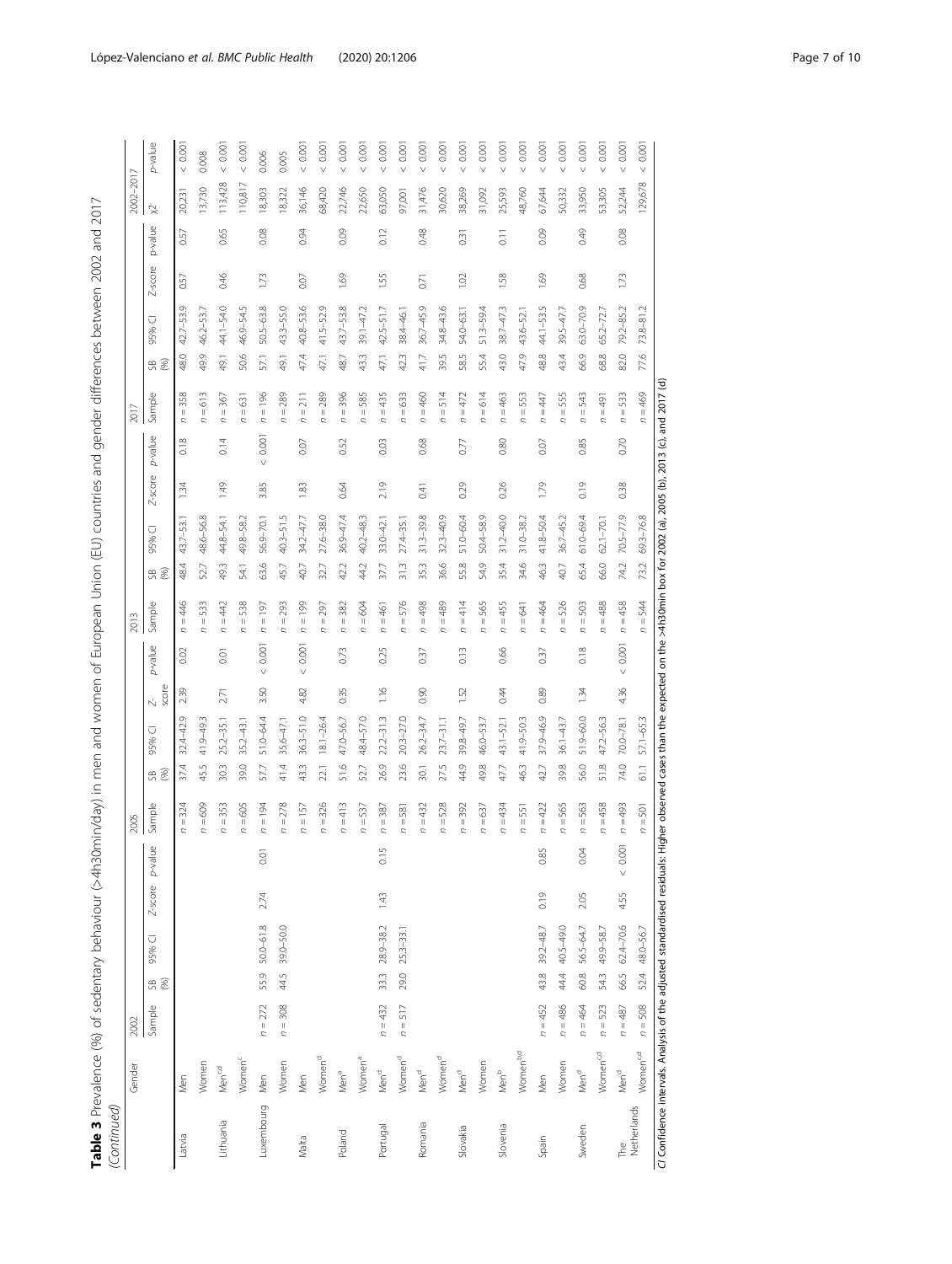premature death in people who accumulate more than 4 h daily of SB [\[3,](#page-8-0) [19\]](#page-9-0). While it is clear that increased hours of SB results in worsening health outcomes, reducing individual-level SB time, for all individuals, yields the greatest overall public health benefit. For example, as reducing sitting time by  $\sim 2$  h/day results in a 2.3% decrease in mortality [[7](#page-8-0)].

This increase in the prevalence of SB could be explained by the social and environmental changes. For example, longer work commute durations, a greater number of labour-saving devices both at home and work [[34\]](#page-9-0) and urban environment inequalities that force people to travel longer distances and live in areas that lack support for active lifestyles [\[35](#page-9-0)] could all be contributing to the increased SB time. Furthermore, work and leisure-time are related to technology and consequently, people of all ages are spending more time interacting with technology in the form of Internet, videogames, interactive television, mobile phones, etc. [\[36](#page-9-0)].

Policy development on SB prevention has received increased attention in the last decade [[18\]](#page-9-0). Some general recommendations from national and international organisations began to emerge at the end of the 2000s for reducing SB, such as the example the EU Physical Activity Guidelines [[37\]](#page-9-0) or the Physical Activity and Health Re-port from the U.S. [[38](#page-9-0)], and most notably the World Health Organization supporting evidence to action through the Physical Activity and Health in Europe [\[39](#page-9-0)]. Policy-level interventions to reduce SB are, however, less developed than those attempting to reduce population levels of physical inactivity [\[40](#page-9-0)]. A previous analysis review found that only 22% of PA guidelines mentioned SB as part of a policy [[41](#page-9-0)]. Besides, another study showed that very few countries had documents related to SB independently of PA policies [[42](#page-9-0)]. This is despite evidence that suggests SB has more influence on decreasing health outcomes compared to physical inactivity [[43\]](#page-9-0). In this sense, some countries may have more recently developed SB policies. In contrast, others still do not have any defined guidelines, aim, or even specific surveillance and monitoring systems that could help reduce SB.

In line with early calls to introduce public health guidelines on SB as soon as possible [\[44](#page-9-0)], some countries have made attempts to develop a policy regarding SB such as Belgium [[45\]](#page-9-0), France [\[46\]](#page-9-0), Germany [[47\]](#page-9-0), Great Britain  $[48, 49]$  $[48, 49]$  $[48, 49]$  $[48, 49]$ , Spain  $[50]$ , Sweden  $[51]$ , and the Netherlands [\[52](#page-9-0)]. Still, a greater focus across all EU countries is required. This needs to extend to include appropriate surveillance and monitoring systems that assess attempts to reduce SB as well as guidelines themselves. This has been identified recently [\[53\]](#page-9-0), underlining the importance of the evidence base when developing prescriptive public health guidance on SB as once established, and they are difficult to modify without generating confusion – as seen with the PA guidelines [[54\]](#page-9-0).

Regarding gender differences, results are consistent with previous studies where the prevalence of SB was always higher in men than women [[9](#page-8-0), [23](#page-9-0), [24](#page-9-0), [55](#page-9-0)]. Previous studies have shown that regarding gender, SB might be context-dependent [\[22](#page-9-0)]. For example, highly educated individuals spend more time sitting, which is still the case for more men than women in some EU countries, particularly those in Eastern Europe [[9\]](#page-8-0). On the other hand, older women have been shown to be less sedentary than older men, probably because they still spend more time on household activities [\[56\]](#page-9-0). An alternative explanation could be related to the pattern of SB, in which women are more likely to accumulate their sedentary time in shorter bouts and, therefore, more likely to break up prolonged periods of sitting than men [\[56](#page-9-0)]. The consistent finding of higher SB prevalence in men should be an important point of consideration when discussing policy for SB reduction efforts.

Some limitations of this study should be recognised. Firstly, methodological differences exist between 2002 and 2005 and 2013–2017 data collection, which was solved using the same cut-points for each of the 4 years data were collected. Secondly, SB was assessed using a single recall item focused on one typical day, yet SB oscillates greatly from 1 day to another. Eurobarometer data may, therefore, underestimate sitting time when compared to an objective tool such as accelerometry, which is the gold standard for SB [\[10](#page-8-0), [57](#page-9-0)–[59\]](#page-9-0). Lastly, our study did not contemplate specific patterns of SB regarding breaking time of SB while standing, stretching, or including light PA, which might have different effects on the individuals.

Despite general efforts internationally to reduce SB, current data make clear the need for strengthening existing policies and developing new ones to address SB prevalence. Although numerous studies acknowledge the hazards of excessive SB, there are very few specific SB recommendations at a population level. Moreover, guidelines should target SB independently of PA, with specific goals and key performance indicators identified to reduce SB [\[42\]](#page-9-0). SB is arguably an easier behaviour to perform than PA, because no equipment is required, and it can be as simple as a person standing. It has been acknowledged that reducing SB is the first step on the physical activity behavioral continuum [[60\]](#page-9-0), meaning that changes to SB could also facilitate increases in PA in the future. Policies would need to make clear to the public how to reduce SB in tangible ways. Policies also need to articulate the difference between SB and PA clearly. Secondly, countries with SB defined policies should assess and strengthen said policies, monitoring surveillance data, and evaluating previous and ongoing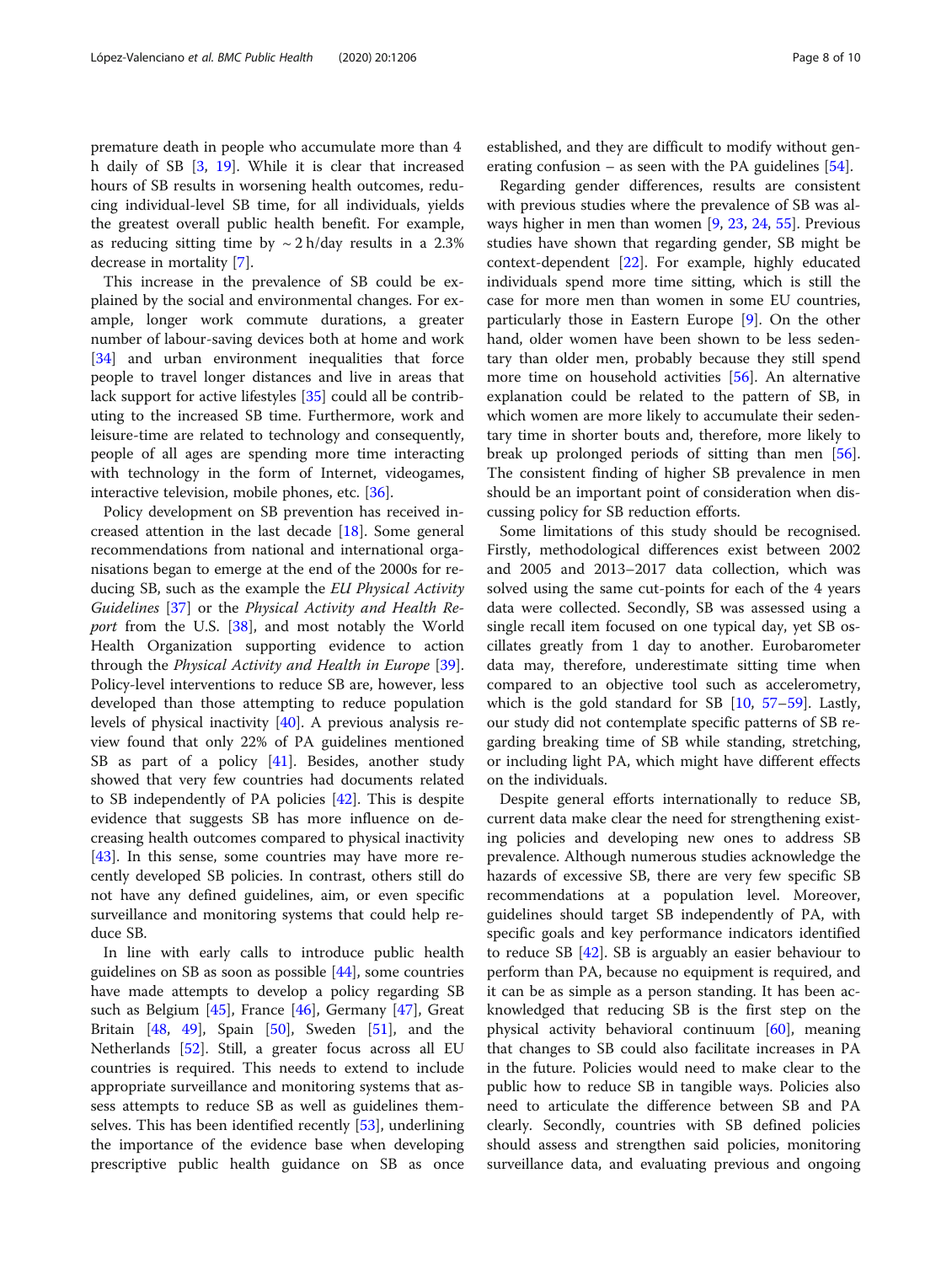<span id="page-8-0"></span>interventions [16]. Countries without policies should develop plans on SB, following current recommendations, and learning from others that have shown even moderate success [16, [42](#page-9-0)]. Finally, none of the EU countries considered gender in their written policy, yet it is clear that gender differences exist in the volume and pattern of SB [[56](#page-9-0)].

# Conclusions

There were differences in SB prevalence between EU countries for all the years when considering the whole sample and for men and women separately, indicating an unequal capacity for tackling sedentary behaviour in the continent. Additionally, and considering the last 15 years of SB monitoring, an increase in SB for EU adults was observed both as a whole and while considering genders separately, indicating a limited impact of existing SB policy. Lastly, a generally higher SB prevalence in men than women is usually reported, remaining consistent over time. Futures analyses should be implemented across EU with objective measures of SB.

#### Abbreviations

CI: Confidence interval; IPAQ: International Physical Activity Questionnaire; PA: Physical activity; SB: Sedentary behaviour; WHO: World Health **Organization** 

#### Acknowledgements

Not applicable.

#### Authors' contributions

AL, XM, and AJ conceived and designed the study. AL analysed the data. AL, XM, GL, RC, ML, and AJ interpreted the data. AL, XM, and AJ drafted the manuscript. AL, XM, GL, RC, ML, and AJ revised critically the manuscript and approved the final version of the manuscript.

#### Funding

This paper arises from the mobility program "On the Move" granted by the Society of Spanish Researchers in the United Kingdom to XM. The funder had no role in study design, data collection and analysis, interpretation of data, decision to publish, or preparation of the manuscript.

#### Availability of data and materials

The raw data is owned by the European Commission and available online (Special Eurobarometer 183–6, December 2002: [https://dbk.gesis.org/](https://dbk.gesis.org/%20dbksearch/sdesc2.asp?no=3886&search=58.2&search2=&field=all&%20field2=all&DB=e&tab=0¬abs=&nf=1&af=&ll=10) [dbksearch/sdesc2.asp?no=3886&search=58.2&search2=&field=all& field2=](https://dbk.gesis.org/%20dbksearch/sdesc2.asp?no=3886&search=58.2&search2=&field=all&%20field2=all&DB=e&tab=0¬abs=&nf=1&af=&ll=10) [all&DB=e&tab=0&notabs=&nf=1&af=&ll=10.](https://dbk.gesis.org/%20dbksearch/sdesc2.asp?no=3886&search=58.2&search2=&field=all&%20field2=all&DB=e&tab=0¬abs=&nf=1&af=&ll=10) Special Eurobarometer 246, December 2005: [https://dbk.gesis.org/dbksearch/sdesc2.asp?no=4415&](https://dbk.gesis.org/dbksearch/sdesc2.asp?no=4415&%20search=64.3&search2=&field=all&field2=&DB=e&tab=0¬abs=&%20nf=1&af=&ll=10) [search=64.3&search2=&field=all&field2=&DB=e&tab=0&notabs=& nf=1&af=](https://dbk.gesis.org/dbksearch/sdesc2.asp?no=4415&%20search=64.3&search2=&field=all&field2=&DB=e&tab=0¬abs=&%20nf=1&af=&ll=10) [&ll=10.](https://dbk.gesis.org/dbksearch/sdesc2.asp?no=4415&%20search=64.3&search2=&field=all&field2=&DB=e&tab=0¬abs=&%20nf=1&af=&ll=10) Special Eurobarometer 412, March 2014: [https://dbk.gesis.org/](https://dbk.gesis.org/dbksearch/sdesc2.asp?no=5877&search=Physical%20fitness%20and%20exercise&search2=&field=all&field2=&DB=e&tab=0¬abs=&nf=1&af=&ll=10) [dbksearch/sdesc2.asp?no=5877&search=Physical%20fitness%20and%2](https://dbk.gesis.org/dbksearch/sdesc2.asp?no=5877&search=Physical%20fitness%20and%20exercise&search2=&field=all&field2=&DB=e&tab=0¬abs=&nf=1&af=&ll=10) [0exercise&search2=&field=all&field2=&DB=e&tab=0&notabs=&nf=1&af=&ll=](https://dbk.gesis.org/dbksearch/sdesc2.asp?no=5877&search=Physical%20fitness%20and%20exercise&search2=&field=all&field2=&DB=e&tab=0¬abs=&nf=1&af=&ll=10) [10.](https://dbk.gesis.org/dbksearch/sdesc2.asp?no=5877&search=Physical%20fitness%20and%20exercise&search2=&field=all&field2=&DB=e&tab=0¬abs=&nf=1&af=&ll=10) Special Eurobarometer 472, March 2018: [https://dbk.gesis.org/dbksearch/](https://dbk.gesis.org/dbksearch/sdesc2.asp?no=6939&search=Physical%20fitness%20and%20exercise&search2=&field=all&field2=&DB=e&tab=0¬abs=&nf=1&af=&ll=10) [sdesc2.asp?no=6939&search=Physical%20fitness%20and%2](https://dbk.gesis.org/dbksearch/sdesc2.asp?no=6939&search=Physical%20fitness%20and%20exercise&search2=&field=all&field2=&DB=e&tab=0¬abs=&nf=1&af=&ll=10) [0exercise&search2=&field=all&field2=&DB=e&tab=0&notabs=&nf=1&af=&ll=](https://dbk.gesis.org/dbksearch/sdesc2.asp?no=6939&search=Physical%20fitness%20and%20exercise&search2=&field=all&field2=&DB=e&tab=0¬abs=&nf=1&af=&ll=10) [10\)](https://dbk.gesis.org/dbksearch/sdesc2.asp?no=6939&search=Physical%20fitness%20and%20exercise&search2=&field=all&field2=&DB=e&tab=0¬abs=&nf=1&af=&ll=10).

Ethics approval and consent to participate Not applicable.

#### Consent for publication Not applicable.

Competing interests

#### There are no competing interests.

#### Author details

<sup>1</sup>Observatory of Healthy & Active Living of Spain Active Foundation, Centre for Sport Studies, King Juan Carlos University, Madrid, Spain. <sup>2</sup>GO fit LAB, Ingesport, Madrid, Spain. <sup>3</sup>University of Rhode Island, Kingston, RI, USA.<br><sup>4</sup>Advanced Wellheing Besearch Centre, College of Health, Wellheing <sup>4</sup>Advanced Wellbeing Research Centre, College of Health, Wellbeing, and Life Sciences, Sheffield Hallam University, Sheffield, UK. <sup>5</sup>The National Centre for Sport and Exercise Medicine, Sheffield, UK. <sup>6</sup>Centre for Behavioural Science and Applied Psychology, Sheffield Hallam University, Sheffield, UK.

#### Received: 27 March 2020 Accepted: 23 July 2020 Published online: 26 August 2020

#### References

- Tremblay MS, Aubert S, Barnes JD, Saunders TJ, Carson V, Latimer-Cheung AE, et al. Sedentary behavior research network (SBRN) - terminology consensus project process and outcome. Int J Behav Nutr Phys Act. 2017;14: 1–17.
- 2. Biswas A, Oh PI, Faulkner GE, Bajaj RR, Silver MA, Mitchell MS, et al. Sedentary time and its association with risk for disease incidence, mortality, and hospitalization in adults a systematic review and meta-analysis. Ann Intern Med. 2015;162(2):123–32.
- Ekelund U, Steene-Johannessen J, Brown WJ, Fagerland MW, Owen N, Powell KE, et al. Does physical activity attenuate, or even eliminate, the detrimental association of sitting time with mortality? A harmonised metaanalysis of data from more than 1 million men and women. Lancet (London, England). 2016;388:1302–10.
- 4. Ekelund U, Brown WJ, Steene-Johannessen J, Fagerland MW, Owen N, Powell KE, et al. Do the associations of sedentary behaviour with cardiovascular disease mortality and cancer mortality differ by physical activity level? A systematic review and harmonised meta-analysis of data from 850 060 participants. Br J Sports Med. 2019;53:886–94.
- 5. Patterson R, McNamara E, Tainio M, de Sá TH, Smith AD, Sharp SJ, et al. Sedentary behaviour and risk of all-cause, cardiovascular and cancer mortality, and incident type 2 diabetes: a systematic review and dose response meta-analysis. Eur J Epidemiol. 2018;33(9):811–29.
- 6. Ng SW, Popkin BM. Time use and physical activity: a shift away from movement across the globe. Obes Rev. 2012;13(8):659–80.
- Rezende LFM, Sá TH, Mielke GI, Viscondi JYK, Rey-López JP, Garcia LMT. Allcause mortality attributable to sitting time: analysis of 54 countries worldwide. Am J Prev Med. 2016;51(2):253–63.
- SFM C, De CM, De CK, Powell L, Van CJ, Dall P, et al. How does lightintensity physical activity associate with adult cardiometabolic health and mortality ? Systematic review with meta-analysis of experimental and observational studies. 2018;1–8.
- 9. Bennie JA, Chau JY, van der Ploeg HP, Stamatakis E, Do A, Bauman A. The prevalence and correlates of sitting in European adults - a comparison of 32 Eurobarometer-participating countries. Int J Behav Nutr Phys Act. 2013;10: 107.
- 10. Loyen A, van der Ploeg HP, Bauman A, Brug J, Lakerveld J. European sitting championship: prevalence and correlates of self-reported sitting time in the 28 European Union member states. PLoS One. 2016;11:e0149320.
- 11. O'Donoghue G, Perchoux C, Mensah K, Lakerveld J, van der Ploeg H, Bernaards C, et al. A systematic review of correlates of sedentary behaviour in adults aged 18-65 years: a socio-ecological approach. BMC Public Health. 2016;16:163.
- 12. Chastin SFM, Palarea-Albaladejo J, Dontje ML, Skelton DA. Combined effects of time spent in physical activity, sedentary behaviors and sleep on obesity and cardio-metabolic health markers: a novel compositional data analysis approach. PLoS One. 2015;10:e0139984.
- 13. Duvivier BMFM, Bolijn JE, Koster A, Schalkwijk CG, Savelberg HHCM, Schaper NC. Reducing sitting time versus adding exercise: differential effects on biomarkers of endothelial dysfunction and metabolic risk. Sci Rep. 2018;8(1): 8657.
- 14. van der Berg JD, Stehouwer CDA, Bosma H, van der Velde JHPM, Willems PJB, Savelberg HHCM, et al. Associations of total amount and patterns of sedentary behaviour with type 2 diabetes and the metabolic syndrome: the Maastricht study. Diabetologia. 2016;59(4):709–18.
- 15. World Health Organization. Global recommendations on physical activity for health. Geneva: World Health Organization. 2010.
- 16. World Health Organization. Global action plan on physical activity 2018– 2030. Geneva: World Health Organization. 2018.